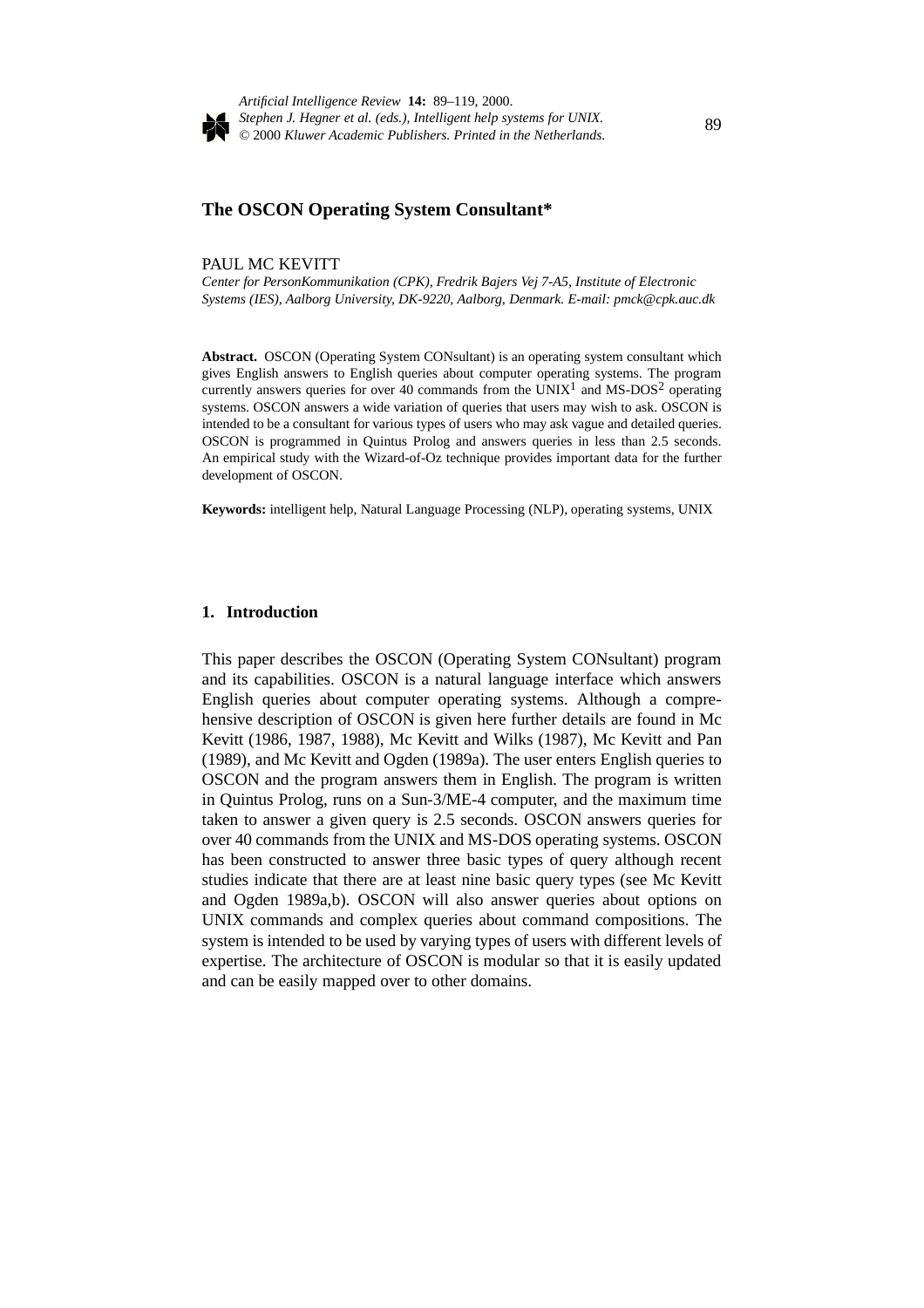## **2. Query Coverage of OSCON**

The problem with building effective natural language interfaces is that there are many ways of asking English queries. The system must attempt to capture all the different possibilities. One way to do this is to try and capture the basic types of queries that people ask. This gives the system the power of answering a large number of queries when it caters for each type.

OSCON was designed to cater for three basic types of query. These query types were decided a priori before any data analysis was conducted. These query types are: (1) *request for information* (e.g. "What does rm do?"), (2) *request for explanation* (e.g. "What is a pipe?"), and (3) *request for direction* (e.g. "How do I see my file on the printer?"). Three cases of type (1) are considered important: (1) *request for information[effect]* (e.g. "What does rm do?"), (2) *request for information[form]* (e.g. "What is the syntax of cp?"), and (3) *request for information[precondition]* (e.g. "What is needed for rm?"). Two cases of type (2) were analyzed: (1) *request for explanation[command]* (e.g. "What is more?"), and (2) *request for explanation[concept]* (e.g. "What is a file?"),

Each of these basic query types can also be asked in terms of options in the UNIX operating system. Examples are, "What option of 'ls' shows the number of bytes in my files?" (*request for information[option]*), "What does ls -l do?" (*request for information[effect]*), "How do I rename a file without having reported errors?" (*request for direction*), "What are the options on ls?" (*request for information[options]*), "What does the -i option normally do?" (*request for information[concept]*). Users can also ask queries involving command compositions. An example is, "How do I list my files and print them on the printer?" This query involves a query about listing files (*request for direction*) and then printing them on the printer (*request for direction*).

The OSCON program currently answers queries constituting (1) the three basic query types, (2) queries about options, and (3) command composition queries for both the UNIX and MS-DOS operating systems. The fact that queries are of a given type aids in understanding and generating answers to them. For example, *request for information* queries usually include a command name. Therefore, the parser for OSCON could check for command names and if it found them, this would be an indication that the query was of type (1). Also, the generator would generate an answer, in a particular format, depending on the type of query. Rules of thumb such as these also speed up the time it takes OSCON to answer queries. Although one can add such rules of thumb into the interface it does not reflect a short-cut to natural language parsing. For example, there is no such short cut to understanding the query, "How do I print a file on the Laserwriter with no page burst?" Understanding queries is a combination of both (1) filtering the query type, and then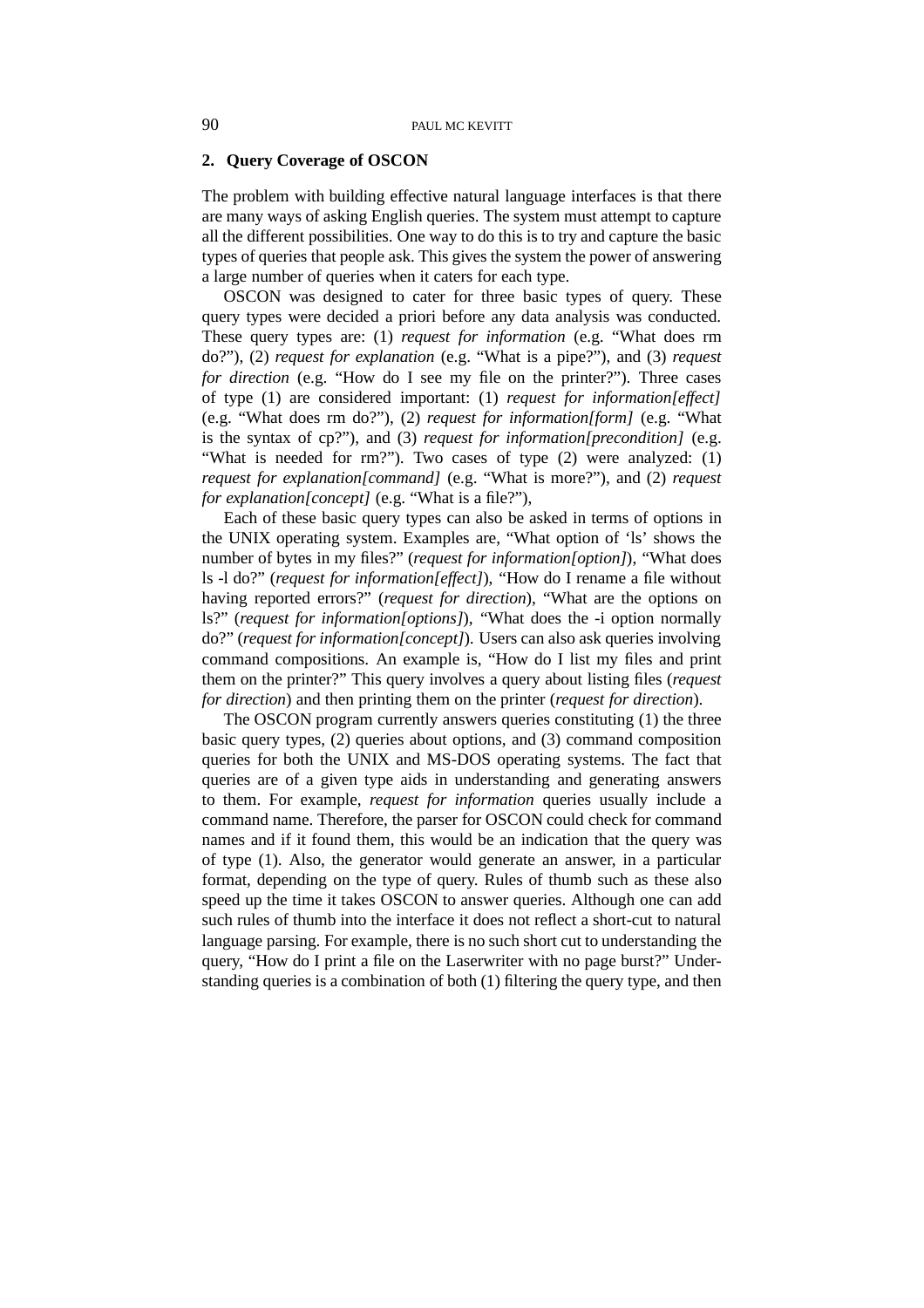(2) understanding the query. Examples of queries answered by OSCON are shown in Appendix A. These examples are listed by query type.

## **3. The Architecture of OSCON**

The architecture of the OSCON system is defined as six distinct modules. There are two arguments for modularizing any system: (1) it is much easier to update the system at any point, and (2) it is easier to map the system over to another domain. The six modules in OSCON are as follows: (1) ParseCon: natural language syntactic grammar parser which detects query-type, (2) MeanCon: a natural language semantic grammar which determines query meaning, (3) KnowCon: a knowledge representation for understanding, (4) DataCon: a knowledge representation for solving, (5) SolveCon: a solver for resolving query representations against knowledge base representations, and (6) GenCon: a natural language generator for generating answers in English.

*ParseCon* consists of a set of programs which read natural language input and determine the type of query being asked by the user. We have described the three basic types of query in section 2 above. For each type of query there are tests for characteristic ways of asking that query.

*MeanCon* consists of programs which check queries for important information. There are predicates which check for mentioned (1) command names (e.g. "ls", "more"), (2) command-effect specifications (e.g. "see a file"), and (3) concepts (e.g. "file", "directory"). In case (2) there are specific types of information searched for: (1) *verb* specifying action (e.g. "see", "remove"), (2) *object* of action (e.g. "file"), (3) *modifier* of object (e.g. "contents"), and (4) *location* of object (e.g. "screen"). MeanCon also checks for option verbs (e.g. "number") and option verb objects (e.g. "lines"). MeanCon contains a dictionary of English words that define categories such as "person", "modifier", "article", "quantifier" and "prepositions".

*KnowCon* consists of a set of data files to represent the knowledge about the domain language used for understanding English queries. Files contain information about verbs which categorize types of command or action. Examples of categories of action are: (1) creating, (2) screenlisting, (3) printerlisting, (4) sending, (5) transferring, and (6) removing. KnowCon also contains grammar rules for operating system objects like "date", "file" and "directory". The grammar rules encode characteristic ways in which people talk about the objects in English.

*DataCon* consists of a set of data files defining detailed information about operating system commands. This information is stored for the UNIX and MS-DOS operating systems. The data for UNIX is split among seven files: (1) command preconditions, (2) command effects, (3) command syntax, (4)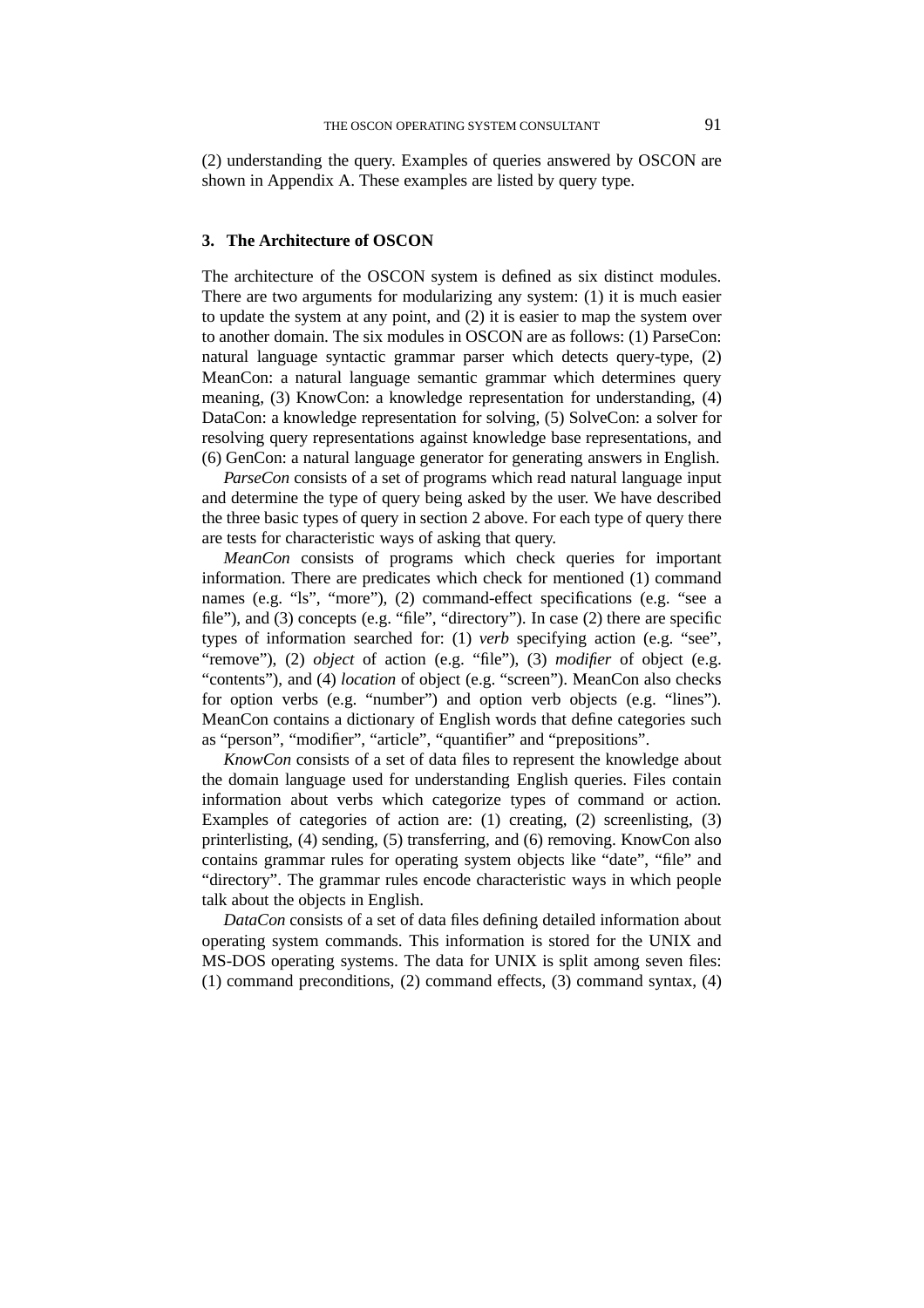command names, (5) command precondition options, (6) command effect options, and (7) command name options. The first four files contain basic data about commands while the last three contain data for options. For MS-DOS, data is contained in just four files which are similar to the first four here.

*SolveCon* is a solver which constructs and matches representations of user queries (called formal queries) against DataCon and produces an instantiated formal query which serves as an answer for the query. SolveCon is the driver of the OSCON program because it contains the information for mapping English sentences into instantiated answers. It contains a set of complex rules which call other OSCON modules to determine (1) query type, and (2) the instantiated formal query for that query.

*GenCon* is the natural language generator for OSCON and maps instantiated information from SolveCon into English answers. Here, there are algorithms for printing out (1) preconditions, (2) effects, and (3) syntax of commands. Also, there are routines for printing out examples of the use of commands and command compositions. The type of query asked by the user determines the information mapped to the user.

## **4. Knowledge Representation in OSCON**

One of the problems in building natural language interfaces is to organize the knowledge of the domain in some form which will be effective. There are two types of knowledge stored in OSCON: (1) knowledge about natural language, and (2) knowledge about operating systems.

The knowledge about language stored includes words used to refer to command actions. For example, a user may use the words "delete", "remove", "get rid of", "erase" and so on to ask a query about deleting files and directories. These words must be stored under the general category of delete. Also, there are many ways in which people ask queries about actions. For example, if you are asking about copying a file you will probably specify the file which you wish to copy. If you are asking about "displaying" you will specify what you wish to display and where you wish to display it. This type of knowledge is called "understanding knowledge" and is stored within a module of OSCON called KnowCon.

More detailed knowledge about operating systems is contained in a database called DataCon. This type of knowledge includes command preconditions, command effects, command syntax, and the names of commands. Also, stored here is (1) knowledge about options for commands, (2) English descriptions of operating system concepts like "files" and "directories", and (3) knowledge about plans or possible command combinations (e.g. 'ls' can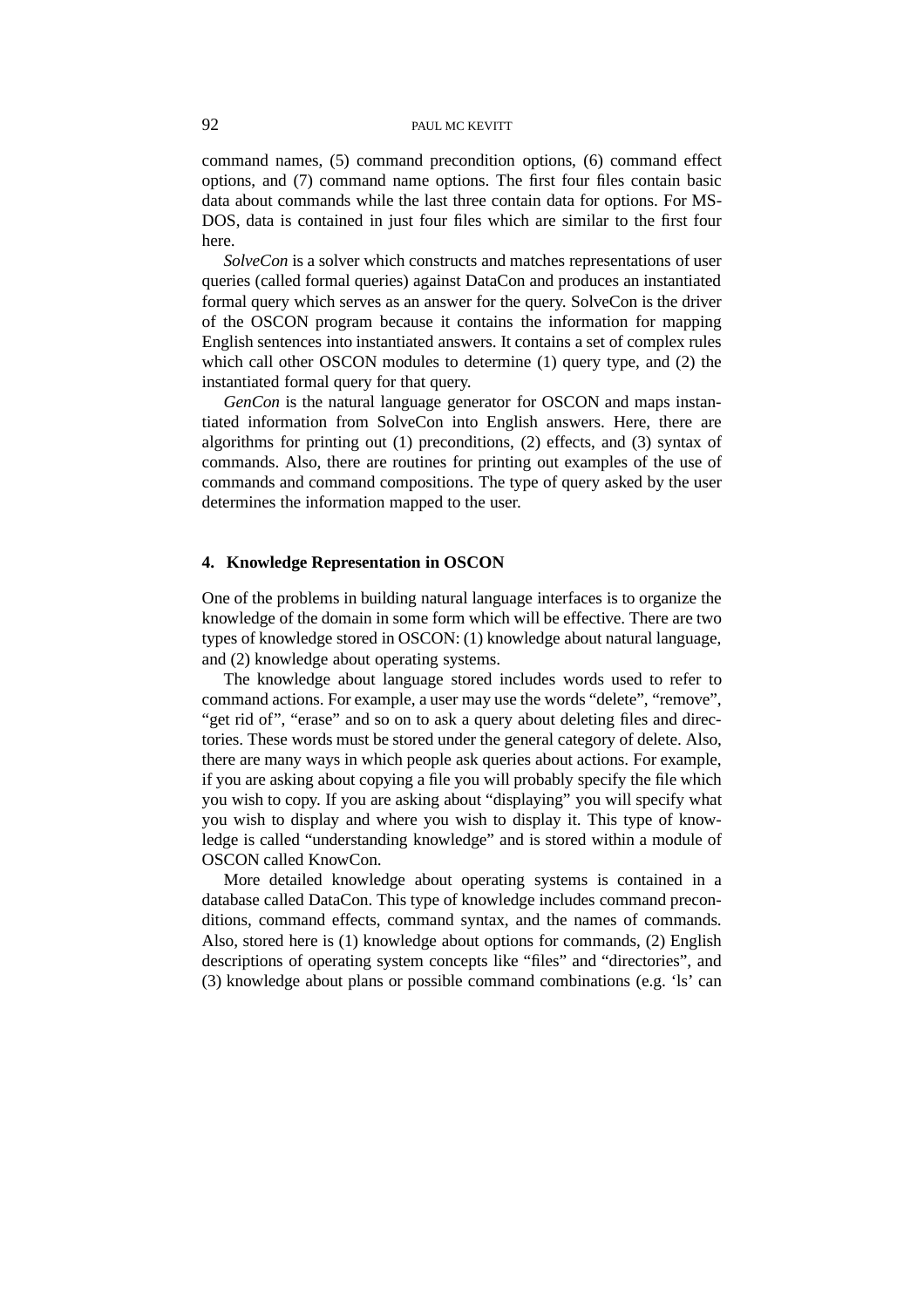precede 'lpr' but the converse is not true). The knowledge stored here is for the UNIX and MS-DOS operating systems. The distinction between the two types of knowledge is that one is language oriented and the other is domain oriented. One type of knowledge is used for understanding queries and the other for solving queries. This is the principle of separation of understanding and solving defined in Hegner (1988, 2000).

## 4.1. *Knowledge for understanding (KnowCon)*

There are two types of understanding knowledge stored in the KnowCon module: (1) data on operating system action reference, and (2) data on descriptions of operating system objects. The first type of knowledge includes sets of words or phrases that may refer to some operating system action or command. For example, the words, "print", "print out", and "get a copy" would indicate that the user was referring to printing something on the printer. Such words and phrases are stored as being associated with the general concept of printing. The second type of knowledge is used for defining the ways that users refer to operating system objects. For convenience the data have been split up into two types (a) data on files and directories, and (b) data on other operating system objects. In type (a) there are grammar rules specifying how users refer to files and directories, and in type (b) there are rules for how users refer to other operating system objects.

## 4.1.1. *Referring to actions*

In asking queries about operating systems users commonly use a well defined set of verbs or verb phrases. For example, if a user wants to know about removing files or directories he/she will use the following verbs and phrases: "delete", "remove", "get rid of", "erase" and so on. Queries about copying may be referenced by: "copy", "transfer", and "move". These phrases should be captured by the OSCON program. Phrases and words are stored under their categories in the KnowCon module of the program.

It is possible to divide the set of operating systems commands into various categories. We have defined three major command categories and each of these have various subdivisions. The three categories are "listing", "altering" and "compiling" commands. Listing commands are those which display information about the state of files in an operating system. Altering commands are used to alter the state of files in the system. Compiling commands are used to compile files in the system rather than display/alter them. There are two types of listing command, (1) screenlisting, and (2) printerlisting. Screenlisting commands are those which allow the user to see information on the screen and printerlisting will do the same for the printer. There are three subtypes of screenlisting command, (1) display-file (e.g.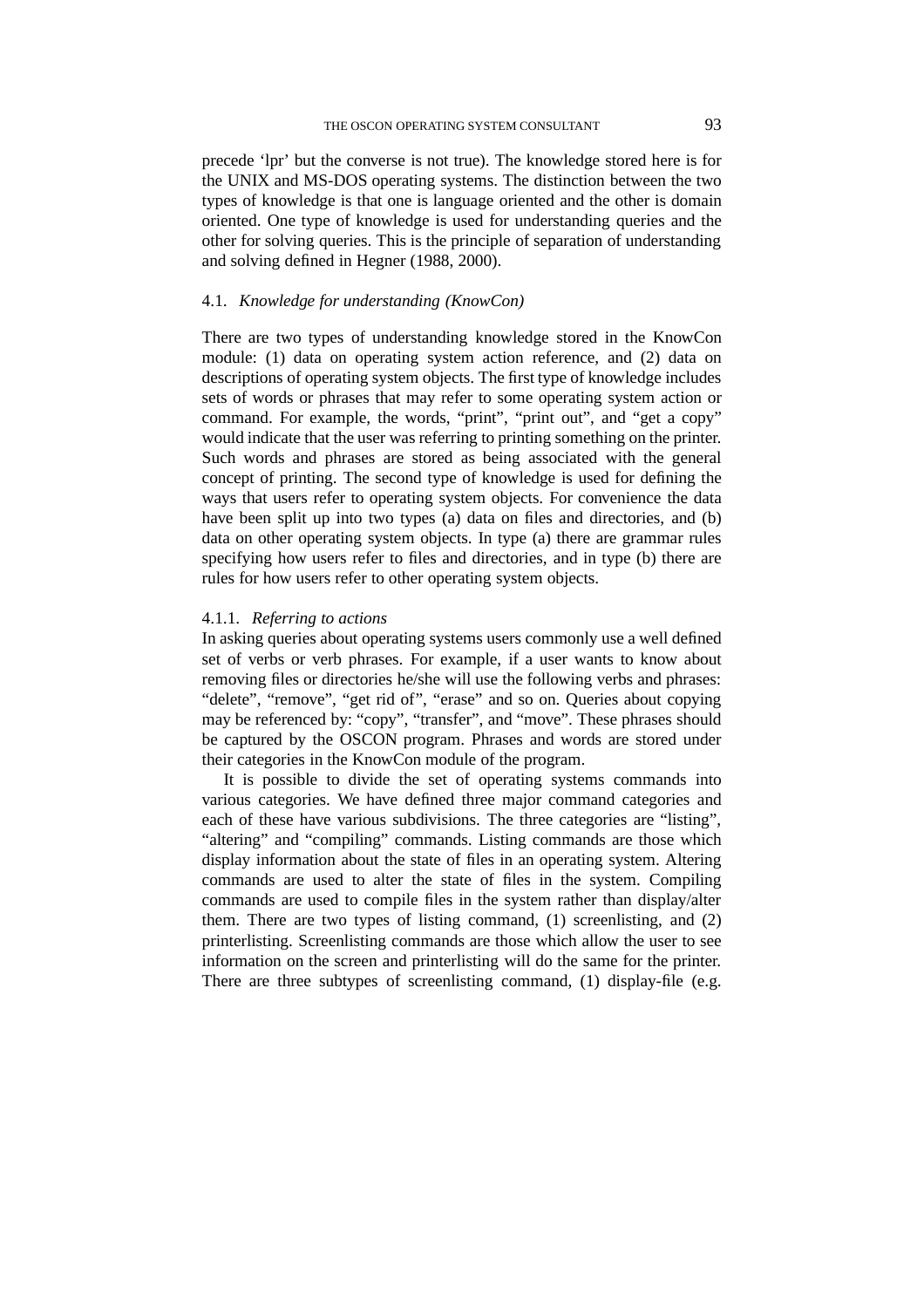"more", "nroff", "cat"), (2) display-file/directory-information (e.g. "ls"), and (3) display-system-information (e.g. "users", "who", "ps", "jobs"). There is only one subtype of printerlisting command (e.g. "lpr", "runoff",3 "itroff").

Altering commands are of three types, (1) creating (e.g. "gemacs", "vi", "mkdir"), (2) removing (e.g. "rm", "rmdir", "kill"), and (3) transferring (e.g. "mv", "cp"). Each of these can be applied to either files or directories. A third type of command is compiling commands. These commands cannot be categorized under altering commands as they are really utilities which do not change files but use them. An example of such a command is "run". It is important to point out that certain commands apply to files which are not directories and others only apply to files which are directories. For example, "more" can only be used on files and not directories and "rmdir" can only be used on directories and not files. Such information can be used to specify the preconditions for commands and enables the system to detect errors in user queries and inform the user about such errors. For example, if a user asked, "How do I use "more" to display a directory?" the system could locate that the precondition for "more" is that it only works over files. Then the system could tell the user this information.

The rules listed below are examples of typical action rules in KnowCon (bracketed items indicate input strings to be matched with). Rules [1] and [2] show typical verb phrasings used to reference the action of screenlisting. Rule [3] is for printerlisting and rules [4] and [5] for creating.

```
[1] screenlist \rightarrow [see].<br>[2] screenlist \rightarrow [look,
[2] screenlist \rightarrow [look, at].<br>[3] printerlist \rightarrow [print].
             printerlist \rightarrow [print].
[4] create \rightarrow [edit].<br>[5] create \rightarrow [produc
             create \rightarrow [produce].
```
# 4.1.2. *Referring to objects*

Queries about operating systems often include reference to operating system objects like files and directories. Typically, users will refer to the object which is operated over by some command. The phrasing of the English query will dictate the object present. KnowCon has objects separated into two categories: (1) file/directory object specifications, and (2) other operating system object specifications.

The rules listed below are examples of file/directory object specifications (bracketed items indicate input strings to be matched with and non bracketed items indicate non-terminals in the grammar). File object specifications include grammar rule definitions for files and directories. The first rule definition below [1] specifies that a file can be mentioned in a query by the word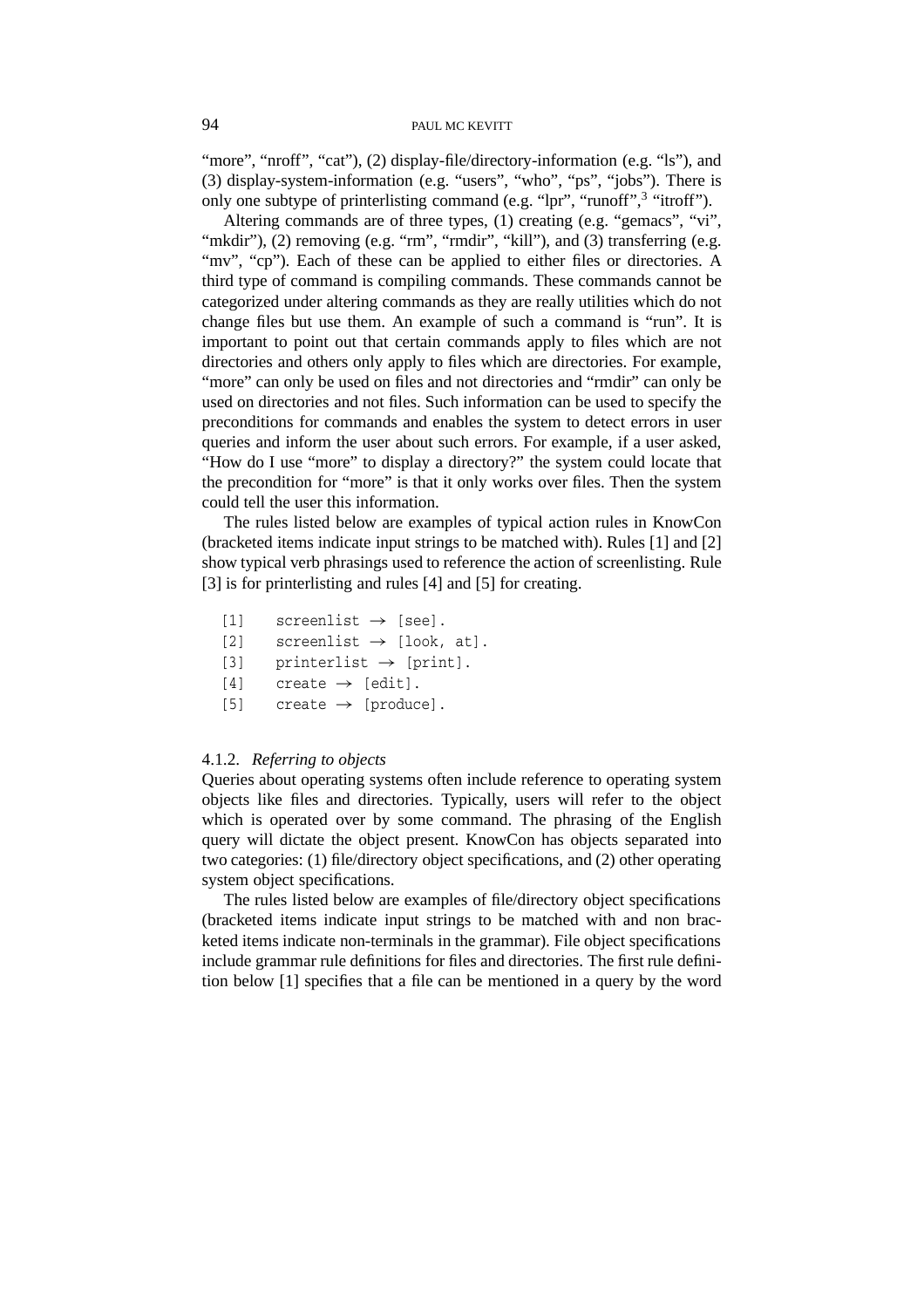"file" preceded by three modifiers. The first modifier can be (1) a quantifier (e.g. "all", "some of"), and the second (2) a possessive (e.g. "my", "our"). Then *filemod* can be a modifier of type of file. Examples are "mail", "device", "plain", "executable" and so on. This grammar rule will capture most of the ways that a user might refer to a file.

The second rule [2] shows that a directory may have two modifiers and then the word referring to directory itself. Rule [3] shows that a file or directory could be in reference. This happens because it is ambiguous as to whether the intended referent is file or directory. The user, by using the plural of file may intend directory<sup>4</sup> rather than the plural for file.

Rule [4] defines location to be a triple: (1) preposition (prep), (2) modifier (mod), and (3) directory (dir). Phrases like "... in my directory", "... in our directory", and "... in the directory" will match here. There are more specific definitions of location for where the location is. Rule [5] is a definition of screen location in terms of (1) preposition (prep), (2) modifier (mod), and (3) screen-output (soutput). Preposition and modifier are self explanatory and output is the location of output. This could be "terminal" or "screen". Rule [6] is the equivalent definition for a printer location. The output specification here is for a printer. Then poutput can be (1) "printer", (2) "imagen" or (3) "laser writer".

```
[1] file \rightarrow mod, mod, filemod, [file].<br>[2] directory \rightarrow mod, mod, [directory]
[2] directory \rightarrow mod, mod, [directory].<br>[3] fileordir \rightarrow mod, mod, filemod, [fi
[3] fileordir \rightarrow mod, mod, filemod, [files].<br>[4] location \rightarrow prep. mod. dir.
[4] location \rightarrow prep, mod, dir.<br>[5] slocation \rightarrow prep. mod, sou
[5] slocation \rightarrow prep, mod, soutput.<br>[6] plocation \rightarrow prep, mod, poutput.
              plocation \rightarrow prep, mod, poutput.
```
The second type of object definitions include objects other than those to do with files and directories. Some examples are shown below. Rule [1] shows the definition of a queue in terms of (1) a modifier, followed by (2) [printer, queue]. There are definitions of users by rules [2] and [3]. Rules [4] and [5] define names. The definitions of objects are simply definitions of the various ways which users refer to the objects.

```
[1] queue \rightarrow mod, [printer, queue].<br>[2] users \rightarrow names, mod, [users], p
[2] users \rightarrow names, mod, [users], prep, mod, [system].<br>[3] users \rightarrow names, [system, users].
[3] users \rightarrow names, [system, users].<br>[4] names \rightarrow mod, [names, of].
[4] names \rightarrow mod, [names, of].<br>[5] names \rightarrow [1.
             names \rightarrow [].
```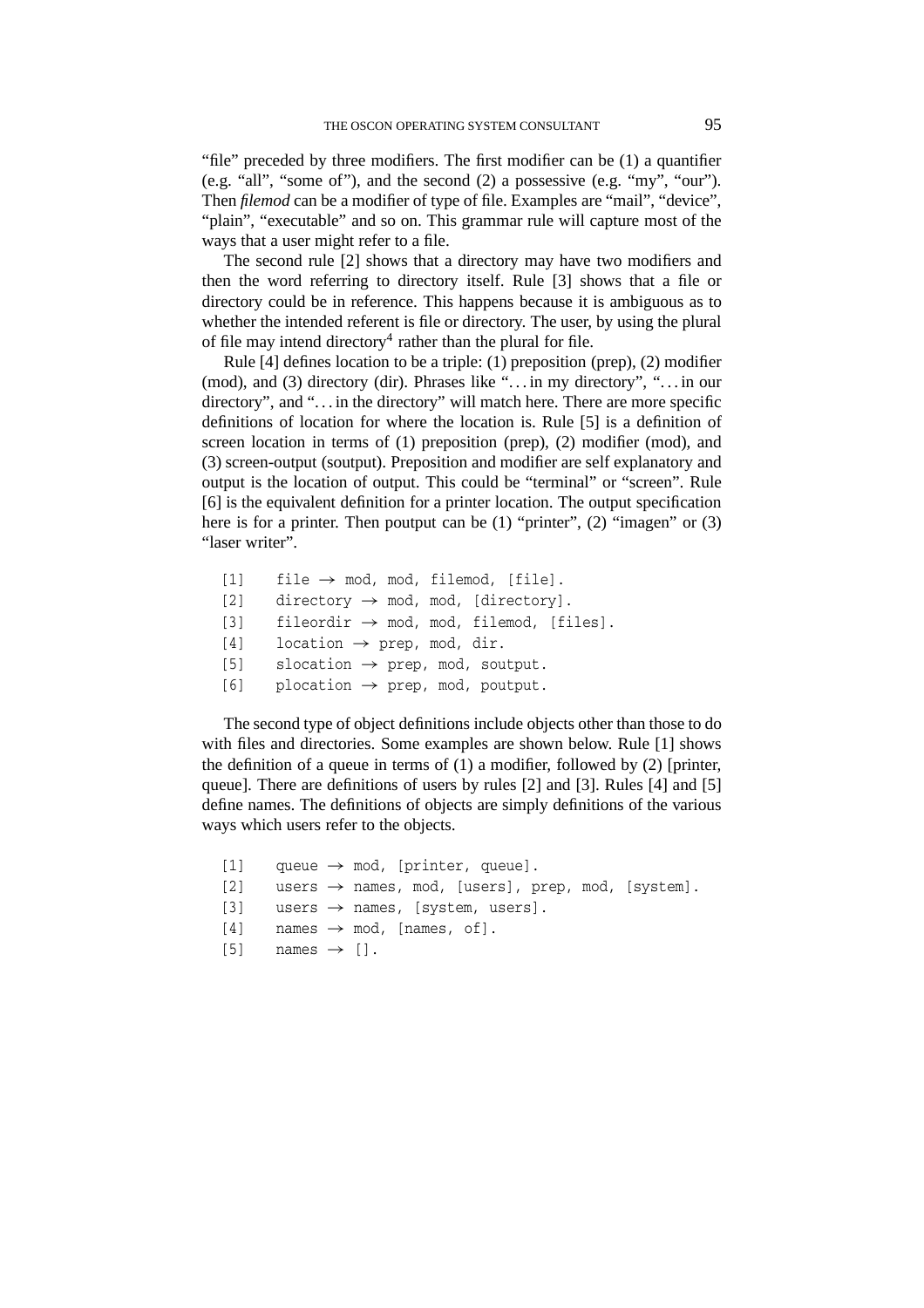## 4.2. *Knowledge for solving (DataCon)*

The knowledge for solving in OSCON consists of files of data that describe detailed information about operating systems. There are four types of knowledge stored here (1) basic command representation, (2) option representation, (3) concept representation, and (4) plan representation.

#### 4.2.1. *Basic command representation*

There are basically four types of information about any command held in the database. These are (1) preconditions, (2) effects or postconditions, (3) syntax, and (4) command names. Preconditions are lists of objects that are necessary for a command to be executed. Here are some examples of preconditions for commands from UNIX. Facts [1] and [2] show that "more" and "cat" have the precondition, "file". The command, "mkdir" has the precondition "directory" and "cp" has no precondition.

- [1] precon(more, [file]).
- [2] precon(cat, [file]).
- [3] precon(mkdir, [directory]).
- $[4]$  precon(cp,  $[$ ]).

Effects, or postconditions, are definitions of the outcome of commands. The effect is defined by a predicate which has a name and three arguments. The predicate name is the action and the arguments are (1) object, (2) object modifier, and (3) location. The facts below show some effects for UNIX commands ('@' acts as a slot filler where an extra slot is not required in some cases). Fact [1] shows the effect for the command "more". The object for "more" is "file" and its modifier "contents". The location of output of "more" is the "screen". One case of the "cat" command [2] has the same effect as "more". The other effect case of "cat" [3] is defined as concatenate and describes the concatenation of files together. The command "ls" will either display directory contents [4], or file information [5] on the screen. The displaying-information command "users" will display usernames on the screen. Fact [7] describes the "gemacs" command which creates files, and fact [8] the "rm" command which deletes them.

```
[1] comm(more, display(file, contents, screen)).
[2] comm(cat, display(file, contents, screen)).
[3] comm(cat, concat(file1, file2, file3)).
[4] comm(ls, display(directory, contents, screen)).
[5] comm(ls, display(file, info, screen)).
[6] comm(users, display(usernames, @, screen)).
```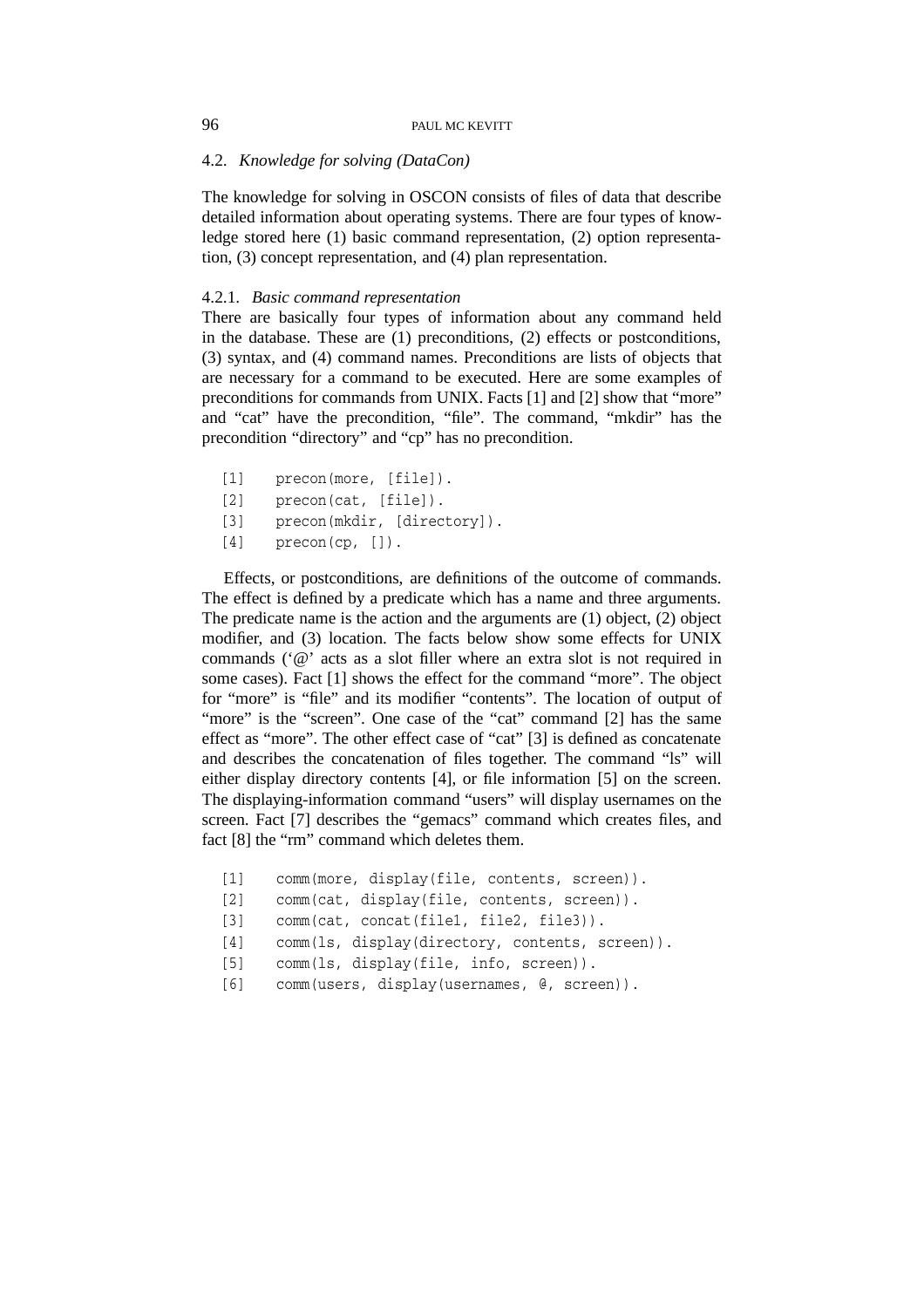```
[7] comm(gemacs, create(file, \theta, loc)).
[8] comm(rm, remove(directory, @, loc)).
```
The syntax of commands is defined as a structure which contains the name of some command and then its syntactic definition of use. Shown below are some examples of the syntax for UNIX commands. The syntax facts are three place lists containing (1) Command name, (2) Optionname (filled in from context), and (3) Syntax description.

```
[1] syn(more, Optionname, ''[more <filename>]'').
[2] syn(cat, Optionname, ''[cat <filename>]'').
[3] syn(ls, Optionname, ''[ls <directoryname>]'').
[4] syn(users, Optionname, ''[users]'').
[5] syn(gemacs, Optionname, ''[gemacs <filename>]'').
```
## 4.2.2. *Option representation*

DataCon also contains information for option specifications of commands. DataCon has files for (1) Option Preconditions, (2) Option Effects, (3) Option Names. There is no distinction for option syntax as this is practically the same for commands with options or not.

Option preconditions are defined as three-place lists with the (1) Command Name, (2) Option Name, and (3) Precondition List. Shown below are a set of options for the various commands. The Precondition List contains the objects which must be present for the command to be executed. Facts [1], [2] and [3] show that each option for "cat" has "file" as precondition. Facts [4] and [5] show that for one option of "cp" (i) there is no precondition, and for the other option  $(r)$ , "directory" is the precondition. Facts  $[6]$  and  $[7]$  show the preconditions for "ls".

| $[1]$             | opprecon(cat, n, [file])     |
|-------------------|------------------------------|
| $\lceil 2 \rceil$ | opprecon(cat, s, [file])     |
| $[3]$             | opprecon(cat, v, [file])     |
| [4]               | opprecon(cp, i, []           |
| [5]               | opprecon(cp, r, [directory]) |
| [6]               | opprecon(ls, f, [directory]) |
| [7]               | opprecon $(1s, 1, []$        |

The definition of the Option Effects are also stored as strings of English words. This is merely a convenience for generation. The definitions will enable the generator to give more detail about the specific effect of some option. Each fact here contains (1) Command Name, (2) Option Name, and (3) Option Effect with an English description.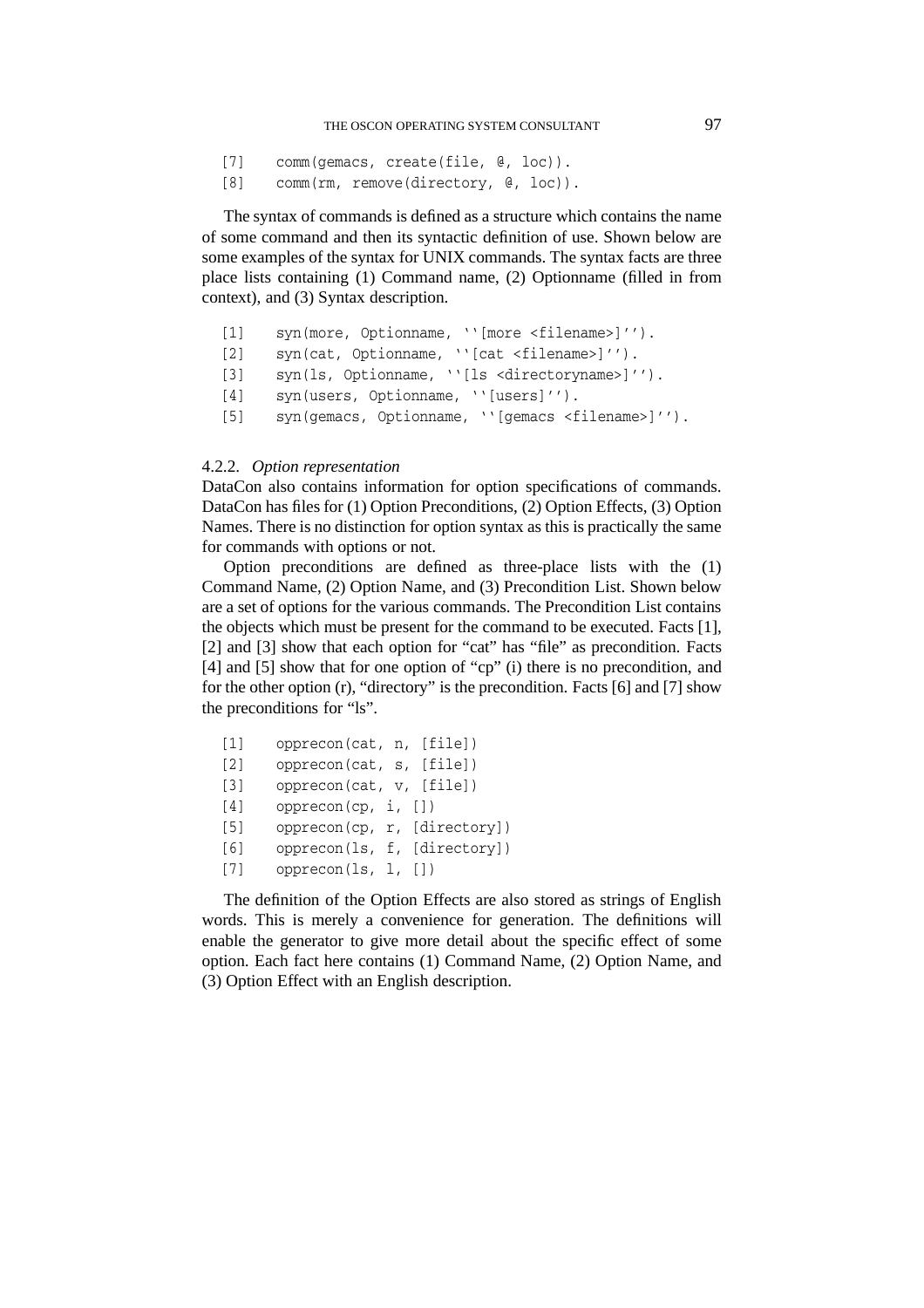| $\lceil 1 \rceil$ | opeffect(more, #,                                   |
|-------------------|-----------------------------------------------------|
|                   | ''set the window size to # lines'').                |
| $\lceil 2 \rceil$ | opeffect(more, c,                                   |
|                   | "display each page after cleaning screen'').        |
| $\lceil 3 \rceil$ | opeffect(more, d,                                   |
|                   | "prompt to hit space to continue at each screen''). |
| $\lceil 4 \rceil$ | opeffect(cp, i,                                     |
|                   | ''prompt file name when overwriting'').             |
| $\lceil 5 \rceil$ | opeffect(cp, p,                                     |
|                   | "preserve the modification information from the     |
|                   | source'').                                          |
| [6]               | opeffect(cp, r,                                     |
|                   | "copy each subtree rooted at that directory").      |

Option Name definitions are similar in spirit to the Command Effect specifications defined in section 4.2.1 above. However, the definitions here are for specific options. The option definitions have three arguments: (1) Option Effect defined as an action (object) specification, (2) the Command Name, and (3) Option Name. The first three facts [1], [2] and [3] show the option variations on "cat". The various options allow the displaying of file contents in a specific manner. We also show the options for "ls" (facts [4]– [10]) and for "cp" (facts [11]–[13]). Note that a characteristic of options is that sometimes they have the same action as the main action (e.g. display and display(non-printing-characters)) while other times they have a different action (e.g. display and squeeze(blanklines)).

```
[1] opcomm(number(lines), cat, n).
[2] opcomm(squeeze(blank-lines), cat, s).
[3] opcomm(display(non-printing-characters), cat, v).
[4] opcomm(include(hidden-files), ls, a).
[5] opcomm(display(directory-name), ls, d).
[6] opcomm(display(directory-content), ls, f).
[7] opcomm(display(group-ownership), ls, q).
[8] opcomm(display(long-listing), ls, l).
[9] opcomm(sort(file-ages), ls, t).
[10] opcomm(display(subdirectories), ls, R).
[11] opcomm(prompt(overwriting), cp, i).
[12] opcomm(preserve(modification-information), cp, p).
```
[13] opcomm(copy(subdirectories), cp, r).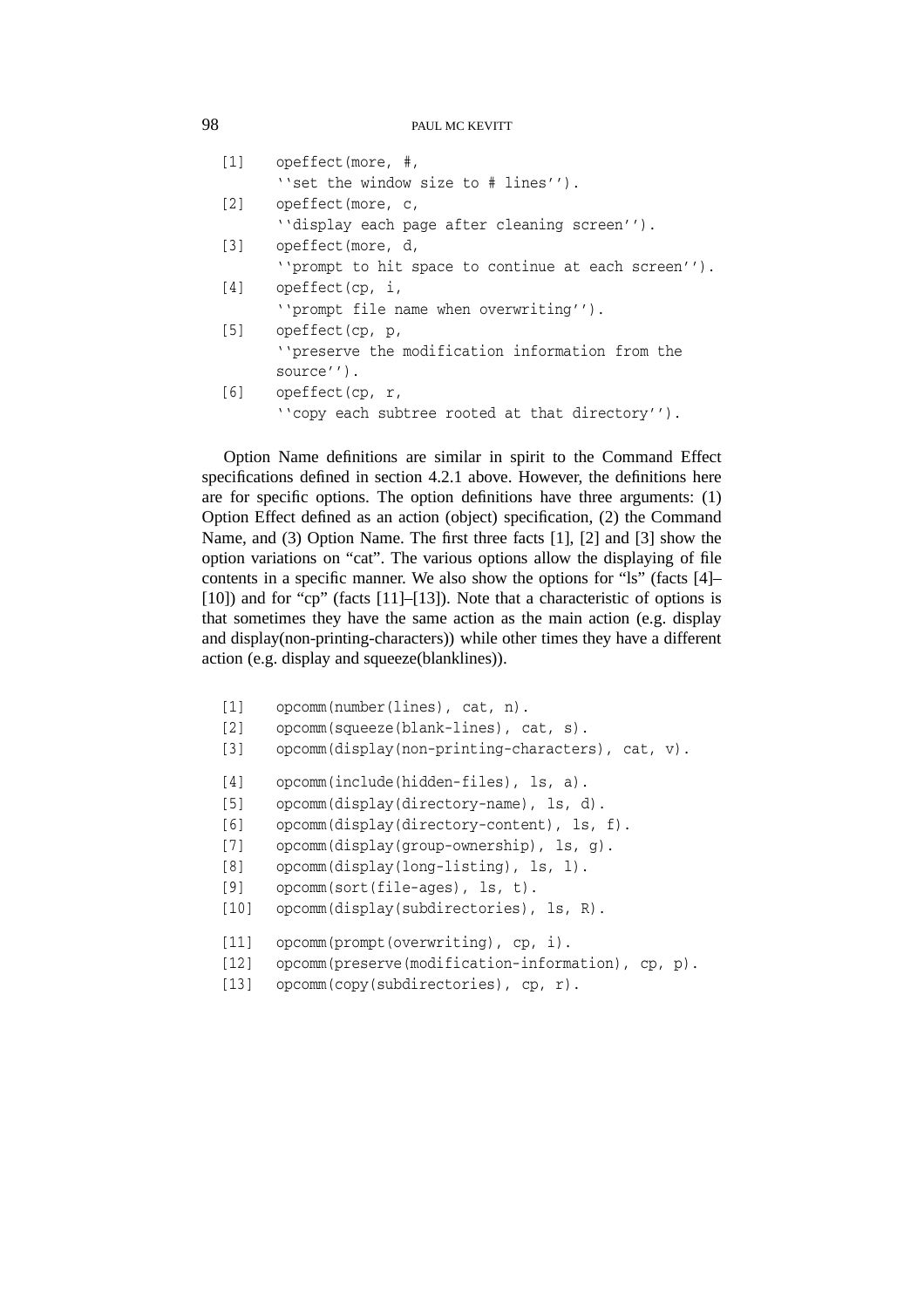#### 4.2.3. *Concept representation*

DataCon also contains a set of definitions of the possible concepts which a user may wish to ask about. Such concepts are considered to be operating system objects like files and directories, and concepts like piping and filtering. Concept representations are three place lists with (1) Concept name, (2) Concept name pluralized, and (3) English description of concept. We show the definitions for, "ada", "working directory" and "unix" here.

- [1] con([ada], [ada], ''Ada is developed on behalf of the U.S. Department of Defense for use in embedded systems. Ada is the first practical language to bring together important features such as data abstraction, multitasking, exception handling, encapsulation and generics.'').
- [2] con([working, directory],[working, directories], ''The directory you are working in.'').
- [3] con([unix],[unix], ''UNIX Operating System manages the resources of your computer system to perform useful work on your behalf. It is composed of three major parts: the kernel, the file system, and the shell.'').

#### 4.2.4. *Plan representation*

DataCon contains a list of possible Plans for command sequences which users may ask about. These command sequences are defined in terms of predicates which have five arguments. The first three arguments represent (1) an action, (2) an object, and (3) location of output. The last two arguments define the second action and its output location. We show two example rules below. Fact [1] represents displaying directories on the screen and then on the printer and fact [2] likewise for files.

[1] plan(display,directory, screen,display, printer). [2] plan(display, file, screen, display, printer).

# **5. Natural Language Understanding**

The most important part of any program which acts as a natural language interface is the natural language understander. There must be some means of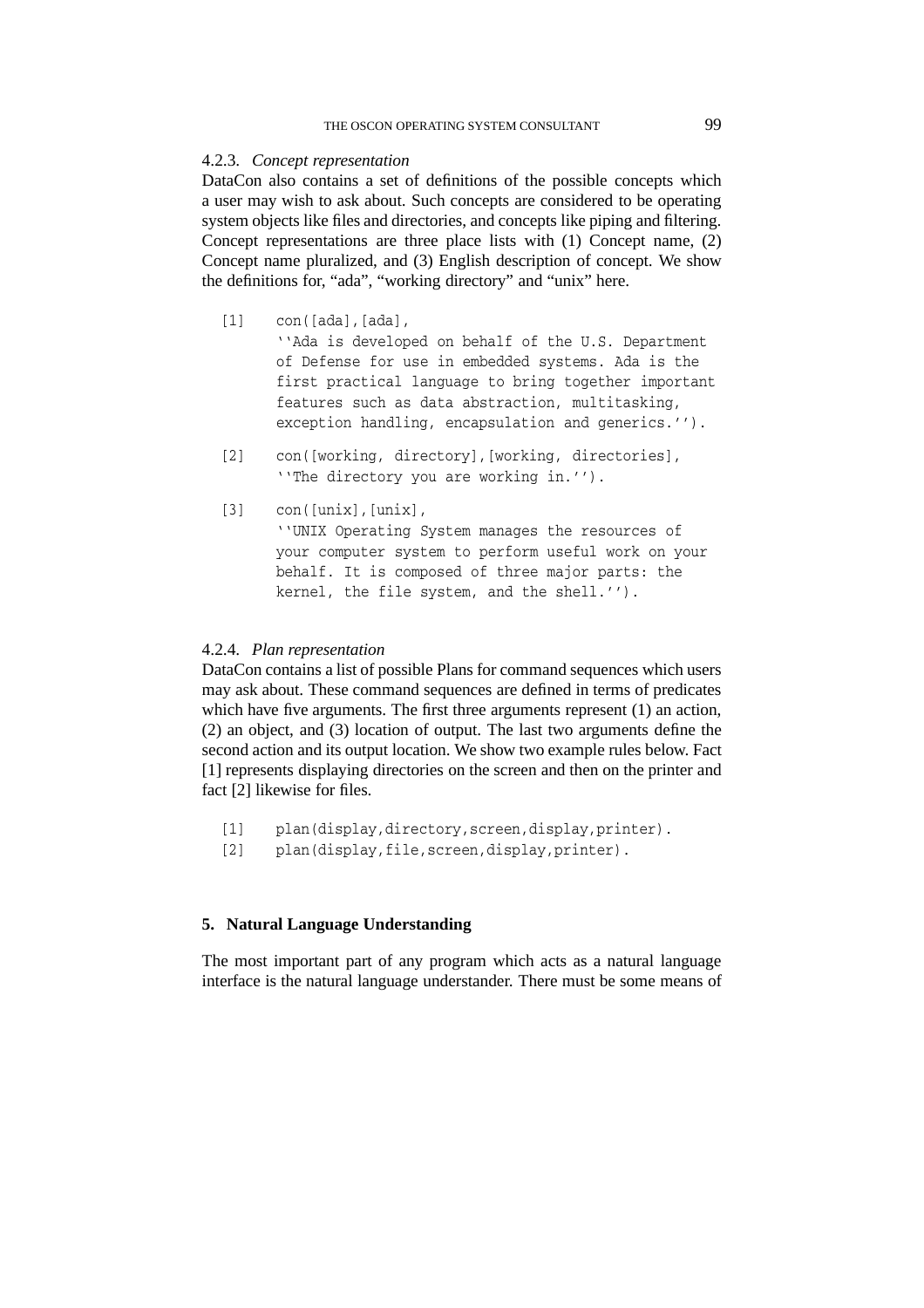mapping a user query into a good meaning representation of that query. The problem, of course, is that there are very many ways of specifying queries in English. The first job of the natural language interface is to use some type of syntactic filtering which determines the type of query being asked. The filter will check queries for certain objects or phases and works as a fast mechanism for determining query type. The second job is that of determining the meaning of a query, or its content, once the type of query is determined. Let's take a look at the two components of OSCON which tackle these two problems.

## 5.1. *Parsing natural language queries (ParseCon)*

The parser called ParseCon has the job of determining the type of query present. There are characteristic ways of asking certain types of queries and the parser checks for these. The parser checks for the three basic types of query described in section 2. The ParseCon module has lists of the characteristic ways which people use to ask queries about particular query types.

One of the query types checked for is *request for explanation*. There are a number of characteristic phrases which are used. Some of these are listed below. The first set of facts [1–4] and facts [1a–1e] define the syntax of what would come before and after some concept respectively. The second set of facts [6–11] only define possible uses of syntax before the concept but do not reflect any after-concept syntax.

```
[1] firstphrase([what, does<sup>[X]</sup>, o1).
[2] firstphrase([what, a|X], o2).
[3] firstphrase([what|X],o3).
[4] firstphrase([what |X], 04).
[1a] secphrase([mean|X], o1).
[2b] secphrase([is|X],o2).
[3c] secphrase([is|X],o3).
[4d] secphrase([are|X], 03).
[5e] secphrase([means|X], o4).
[6] wphrase([what, is, a]).
[7] wphrase([what, are]).
[8] wphrase([what, is]).
[9] wphrase([explain]).
[10] wphrase([describe]).
[11] wphrase([]).
```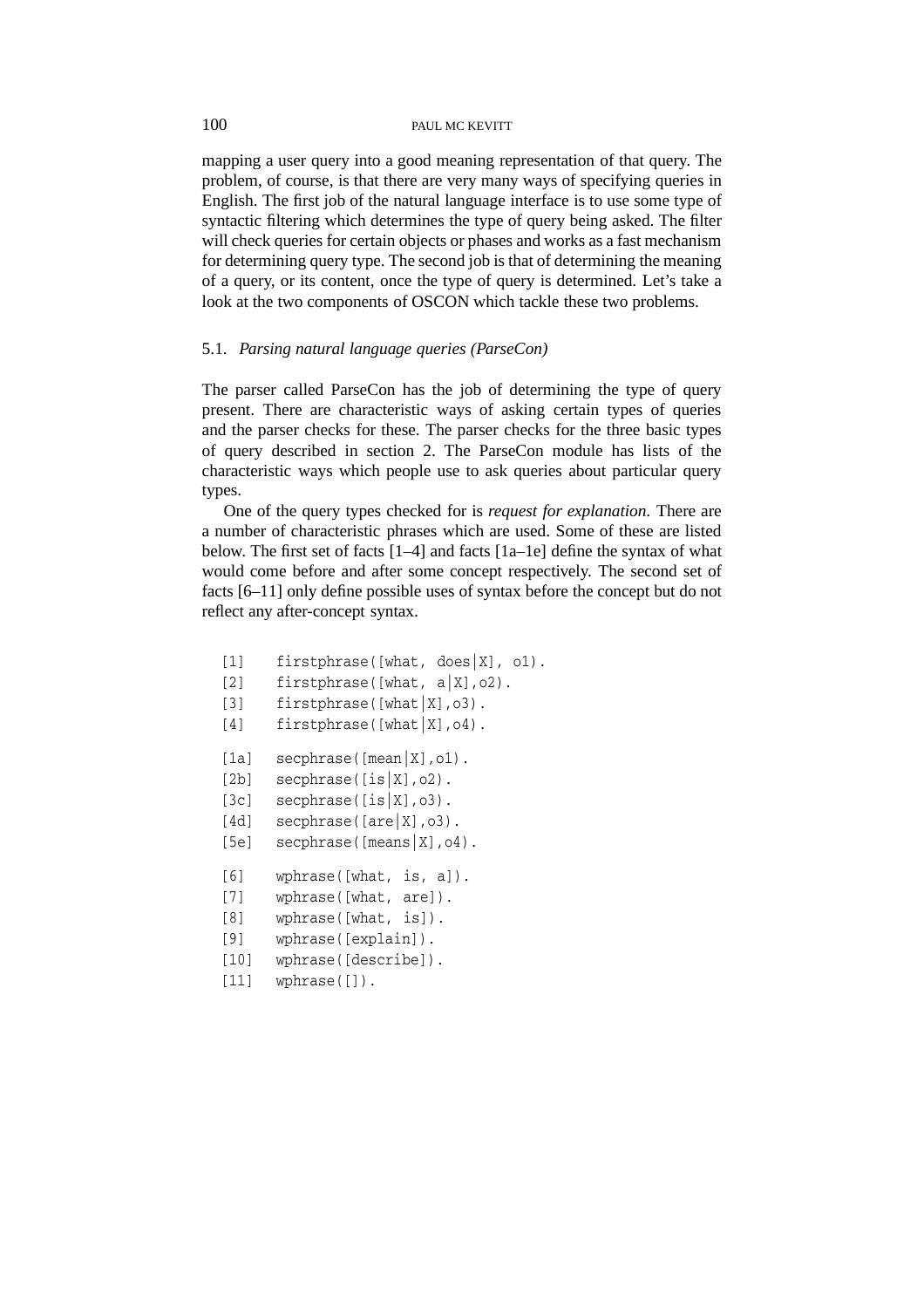Another query type checked for is *request for information[effect]*. Here, again there are a number of possible characteristic phrases. We list some here [1–8]. Similarly, there are facts for (i) *request for information[precondition]*, (ii) *request for information[form]*, (iii) *request for direction*, (iv) *request for explanation[command]*, and (v) *request for explanation[concept]* queries. Of course, there are syntax facts which will be compatible for all query types. However, this is not a problem because there are other characteristics of query types which separate them out.

```
[1] firstdesc([What|X], 01).
[2] firstdesc([does |X], o2).
[3] firstdesc([does<sup>[X]</sup>,03).
[1a] secdesc([does |X], 01).
[2b] secdesc([do|X], o2).
[3c] secdesc([\text{have} |X|, 03].
[4] desc([what, happens, with[X]).
[5] desc([result|X]).
[6] desc([results|X]).
[7] desc([uses, of [X]].
[8] desc([effect, of |X|).
```
## 5.2. *Determining query meaning (MeanCon)*

The function of the MeanCon component of OSCON is to determine query meaning. This is less of a problem for most query types than for *request for direction* queries. These queries involve complex phrasings of English to describe the effects which the user wishes to execute. The MeanCon component of OSCON has the function of determining the occurrence of objects in user queries. There are seven types of object searched for: (1) command name, (2) option name, (3) verb reference, (4) object, (5) object modifier, (6) object location, and (7) concept.

MeanCon has a predicate called *findcmd* which searches for command names. The mention of command name is a good indicator of the type of query being asked. If a command name is present this indicates that the query is probably about (1) command preconditions, (2) command effects, or (3) command syntax. MeanCon also has a predicate called *findopt* which searches for mention of option names in queries.

One of the most difficult types of user query to be understood by the system is *request for direction* queries. These are queries where the user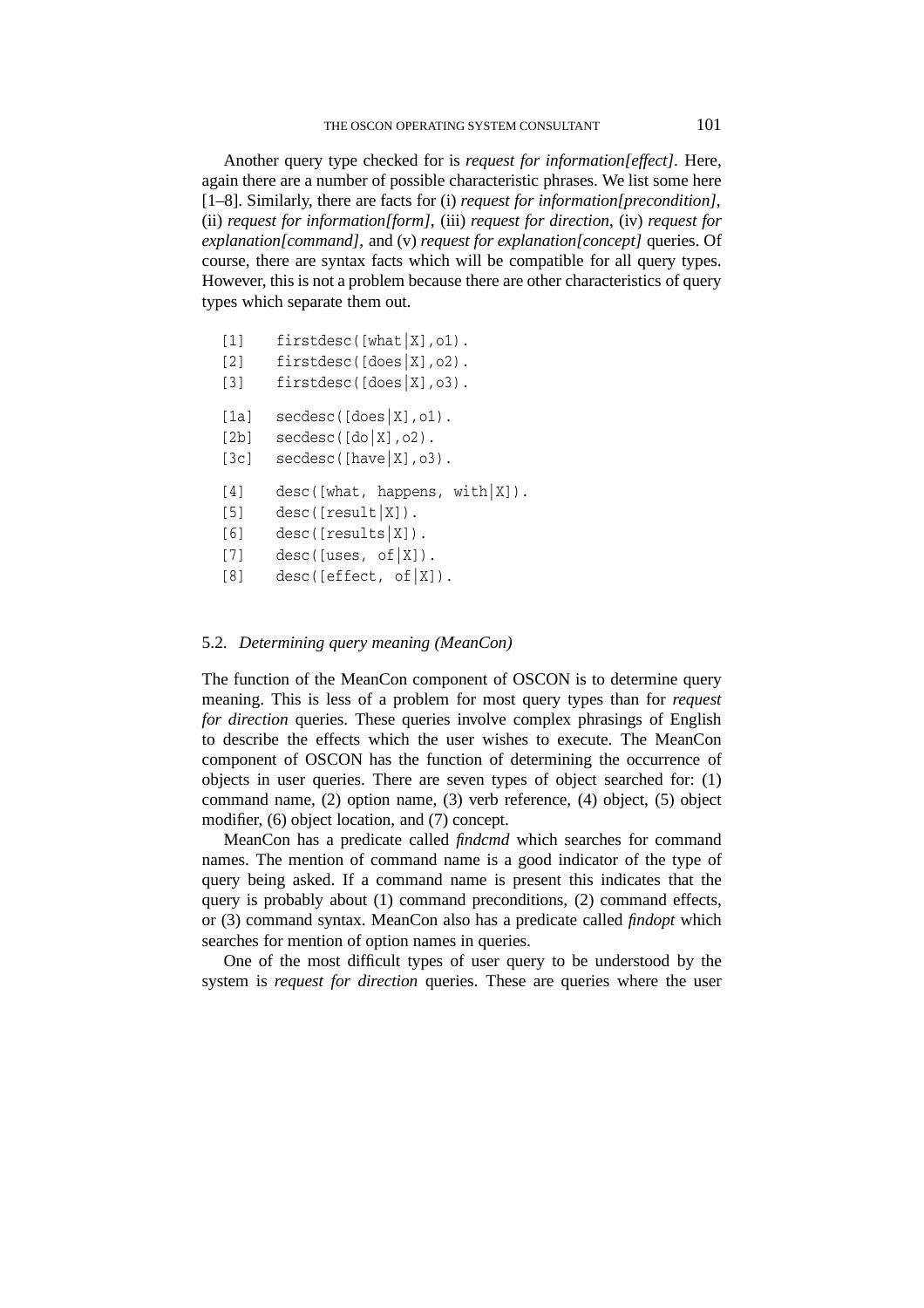knows what he/she wishes to accomplish but does not know the command to do that. In these cases the user will specify, in English, some process, or effect, which he/she wants to be executed. The process/effect can be described with (1) a primary verb and (2) a secondary verb. The user will use a primary verb to describe the main action/command in question. A secondary verb may be used to describe a restriction on the main action/command. This restriction could be a definition of some option specification for the major command.

Therefore, MeanCon has algorithms which check for (i) Primary Verb, (ii) Primary Verb Object, (iii) Object Modifiers, and (iv) Locations. There are also algorithms which search for (i) Secondary Verb, and (ii) Secondary Objects which usually describe option effects.

In checking for *request for direction* queries the user will usually specify some action with a verb. This will be followed by the mention of an object such as a "file" or "directory". There may be a modifier of the object such as "contents". The location of the object may also be specified such as "printer" or "screen" or "directory".

There's a predicate in MeanCon called *findverb* which searches for verbs in user queries. When a verb is located this will determine the major category of action/command. Therefore, the word "delete" will reference removing, "see" will reference displaying and so on. MeanCon uses the stored verbaction structures in KnowCon to find verbs in queries and their related action representations.

Another predicate called *findobj* searches for the object of a verb. Say, for example, the user had asked, "How do I see a file?" then the findverb predicate will locate the verb "see". The query is split up so that the phrase after the verb is checked for an object. The object "file" is located and marked.

More complex queries may include modifiers and locations. Take the query, "How do I see my file contents on the screen?" In this case, the phrase "|. . . file contents on the screen?" is checked for an object by *findobj*. Then, "|. . . contents on the screen?" is checked for modifier by *findmod*. Findmod locates "contents" as a modifier.

A predicate called *findloc* checks for locations in queries. Locations include "screen", "printer" and "directory". In our example, "...on the screen?" is checked for location and "screen" is uncovered.

MeanCon has a predicate called *findcon* which checks for concepts in user queries. For example, the existence for the concept, "ada" will denote a query asking about, "ada".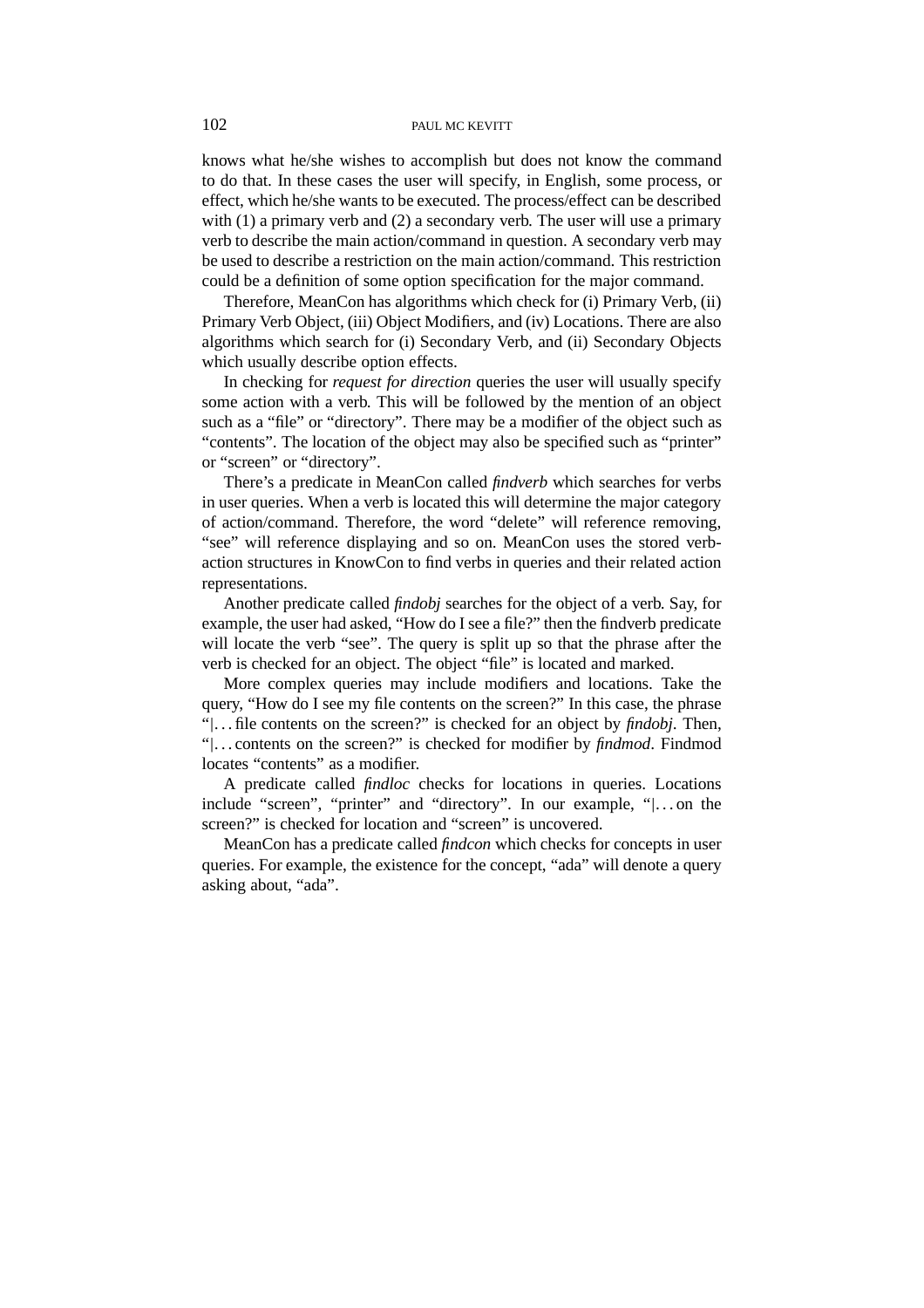## **6. Rules for Solving (SolveCon)**

Now that we have defined the data available to OSCON before the system begins to process a query we move on to describe the rules which match user queries to database information. SolveCon determines the answer for a query by (1) building an uninstantiated formal query from the query, (2) matching this structure to the DataCon database, (3) retrieving data from the database, and (4) using the data to build an instantiated formal query which is passed back to the GenCon natural language generator. We shall describe the answering process in two steps: (1) the algorithm used by SolveCon to specify the query and to retrieve data from the database, and (2) the structure of instantiated Formal Queries returned by SolveCon to the GenCon generator.

#### 6.1. *The solving algorithm*

The Solver basically searches queries for three types of information: (1) Command Names, (2) English Descriptions of command effects, and (3) Concepts. The search process in conducted in the following order.

[1] SolveCon checks to see if a command name is mentioned in the query. Then, (a) SolveCon checks if an option (e.g. -l) is mentioned. If (a) fails then (b) SolveCon checks if the query is *request for direction[option]*. This check is done by having ParseCon check the syntax of the query, having MeanCon check for an English Description of an option effect. If either (a) or (b) are satisfied SolveCon will retrieve from the database Option Preconditions, Option Effect, Option Syntax, and Option Name.

If (a) and (b) have both failed then (c) SolveCon checks if the query is a *request for information[precondition]*, *request for information[effect]* or *request for information[form]* query. Here, SolveCon checks the syntax again using ParseCon. If (c) fails, then (d) SolveCon checks the query for *request for explanation [command]* query. ParseCon is involved here too. If either (c) or (d) are satisfied SolveCon will retrieve Command Preconditions, Command Effect, Command Syntax, and Command Name from the database. If (d) fails then SolveCon moves on to step [2].

[2] SolveCon checks the query semantics. In this case the user must have asked an English query with no command names. (i) SolveCon has ParseCon check the syntax of the query. (ii) Then, SolveCon calls MeanCon to check for a Primary Verb, Verb Object, Modifier, and Location. SolveCon will retrieve Command Preconditions, Command Effect, Command Syntax, and Command Name from the database. Next, (iii) SolveCon has MeanCon check for a Secondary Verb (option action), and Secondary Verb Object. SolveCon will retrieve from the database Option Preconditions, Option Effect, and Option Syntax. If step [2] fails then SolveCon goes on to step [3]).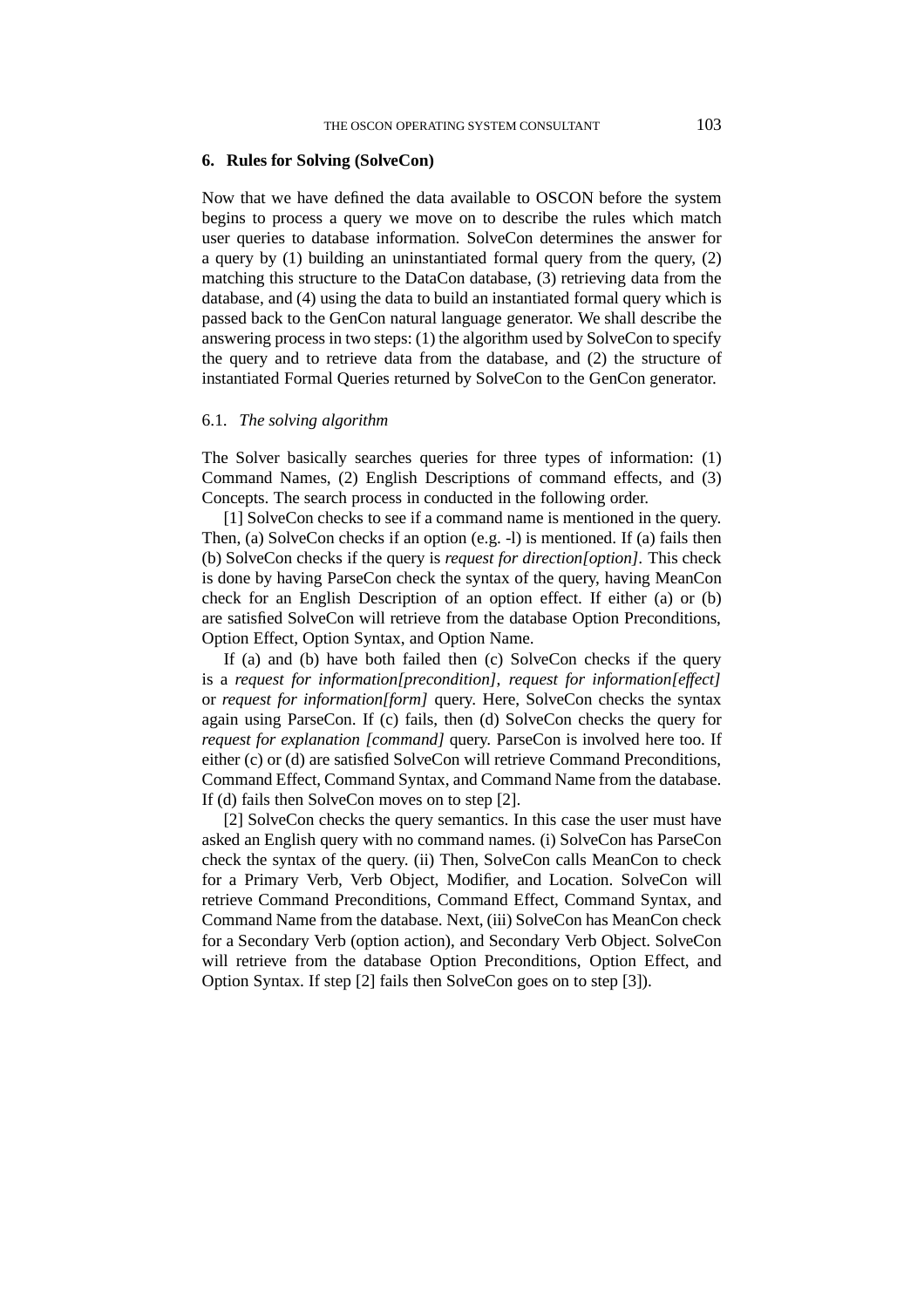[3] SolveCon checks the query semantics. In this case the user must have asked an English query involving no command names. Also, the query must be about command combinations, or pipes, otherwise step [2] would have passed. SolveCon checks for the existence of a command combination in the user query. SolveCon has MeanCon check for the existence of a sentence connector like "and". If this occurs then is it possible that the query involves command combination. SolveCon then calls the SolveCon algorithm again for (1) the piece of the query before the connector, and (2) the piece of the query after the connector. The data returned from (1) and (2) is integrated. If [3] fails then SolveCon tries step [4].

[4] SolveCon checks query syntax through ParseCon. Then MeanCon searches for concepts mentioned in the query. Examples of such concepts are "ada" and "protection".

#### 6.2. *Structures returned*

The step of SolveCon which succeeds will return an instantiated formal query to the generator. In step [1], if cases (a) or (b) succeed, an instantiated formal query will be returned containing the following: (1) Option Preconditions, (2) Option Effect, (3) Option Syntax, (4) Option Name, and (5) Query Type. In step [1], if cases (c) or (d) succeed, the instantiated formal query contains: (1) Command Preconditions, (2) Command Effect, (3) Command Syntax, (4) Command Name, and (5) Query Type.

In step [2] the formal query returned will contain slots for: (1) Command Preconditions, (2) Command Effect, (3) Command Syntax, (4) Option Preconditions, (5) Option Effect, (6) Option Syntax, and (7) Query Type. The complete structure will be instantiated when step [2] involves options. However, only parts  $(1)$ ,  $(2)$ ,  $(3)$ , and  $(7)$  are instantiated when there is no mention of options.

With step [3] a list containing two instantiated Formal Queries is returned. Each formal query will contain: (1) Command Preconditions, (2) Command Effect, (3) Command Syntax, (4) Command Name, and (5) Query Type.

In step [4] a formal query with three pieces of information is returned. The structure contains (1) the Concept Name, (2) Concept Description, and (3) Query Type.

## **7. Natural Language Generation (GenCon)**

The final phase of the OSCON program is to map an instantiated formal representation into an English answer. There are two types of answer which may be returned to the user: (1) Stored English sentences describing some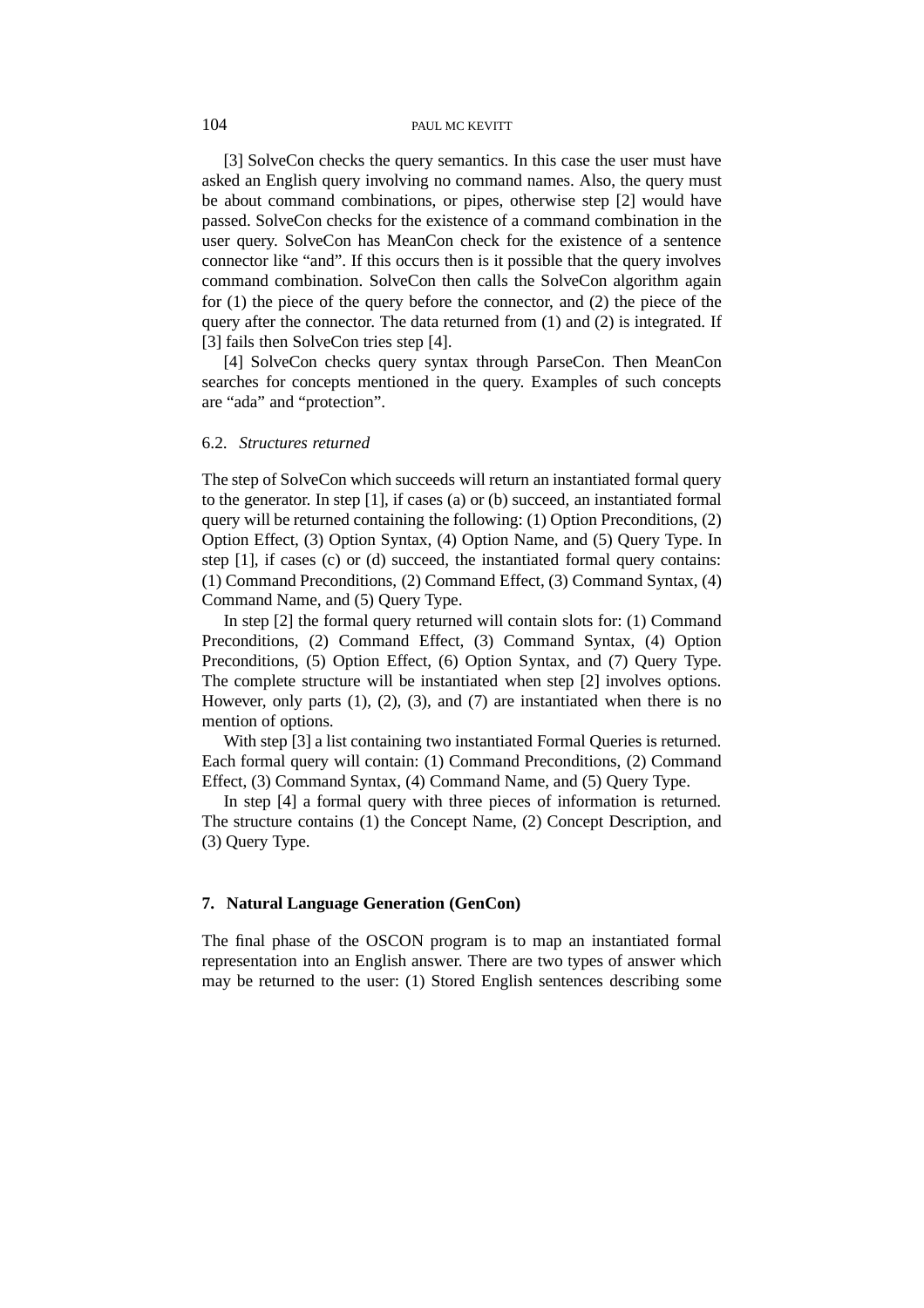concept which are contained in the DataCon knowledge base, and (2) English sentences mapped out from instantiated Formal Queries.

The natural language generator for the OSCON system is used to map instantiated formal queries into English answers. The generator has five primary components:

- [1] psyntax: gives the syntax for a command
- [2] peffect: gives the effect of some command
- [3] pexample: gives an example on the use of some command
- [4] ppre: gives the preconditions for some command
- [5] ppipe: gives the commands involved in some piping example and an example of the piping

For each of the major query types various configurations of printing components are used. There are three types of *request for information* query: (1) *request for information[precondition]*, (2) *request for information[effect]*, and (3) *request for information[form]*. In these cases the components [1], [2], [3] and [4] are combined in order. Printing out the syntax for some command is trivial. The syntax is already stored in the DataCon knowledge base. This is just returned to the user. Printing out preconditions is quite trivial too as all GenCon has to do is to print those preconditions retrieved from the DataCon precondition information.

Generation for *request for information[effect]* queries is more complex. GenCon will print command effects by (1) checking to see if the output should be in plan/pipe form, and if it is, then generating the answer in plan/pipe form; (2) generating the (a) Command Syntax, (b) Effect and (c) Preconditions for the command. The Effect is generated from the instantiated Formal Query produced by SolveCon which contains action, object, object modifier and object location. The latter information is generated in sentence form. Some interleaving information such as the output of prepositions between object modifier and location are handled too.

For *request for direction* the latter algorithm is used. For *request for explanation[command]* components [1], [2], [3] and [4] are used. For *request for explanation[concept]*, the answer is output from a stored piece of text. Often users ask queries about commands as concepts. The generation of these is simple as the definitions of such concepts are just stored as English descriptions in the first place. Therefore, all GenCon has to do is to map the stored sentences into English answers. We have written a simple algorithm which maps the English text into pretty format on the screen.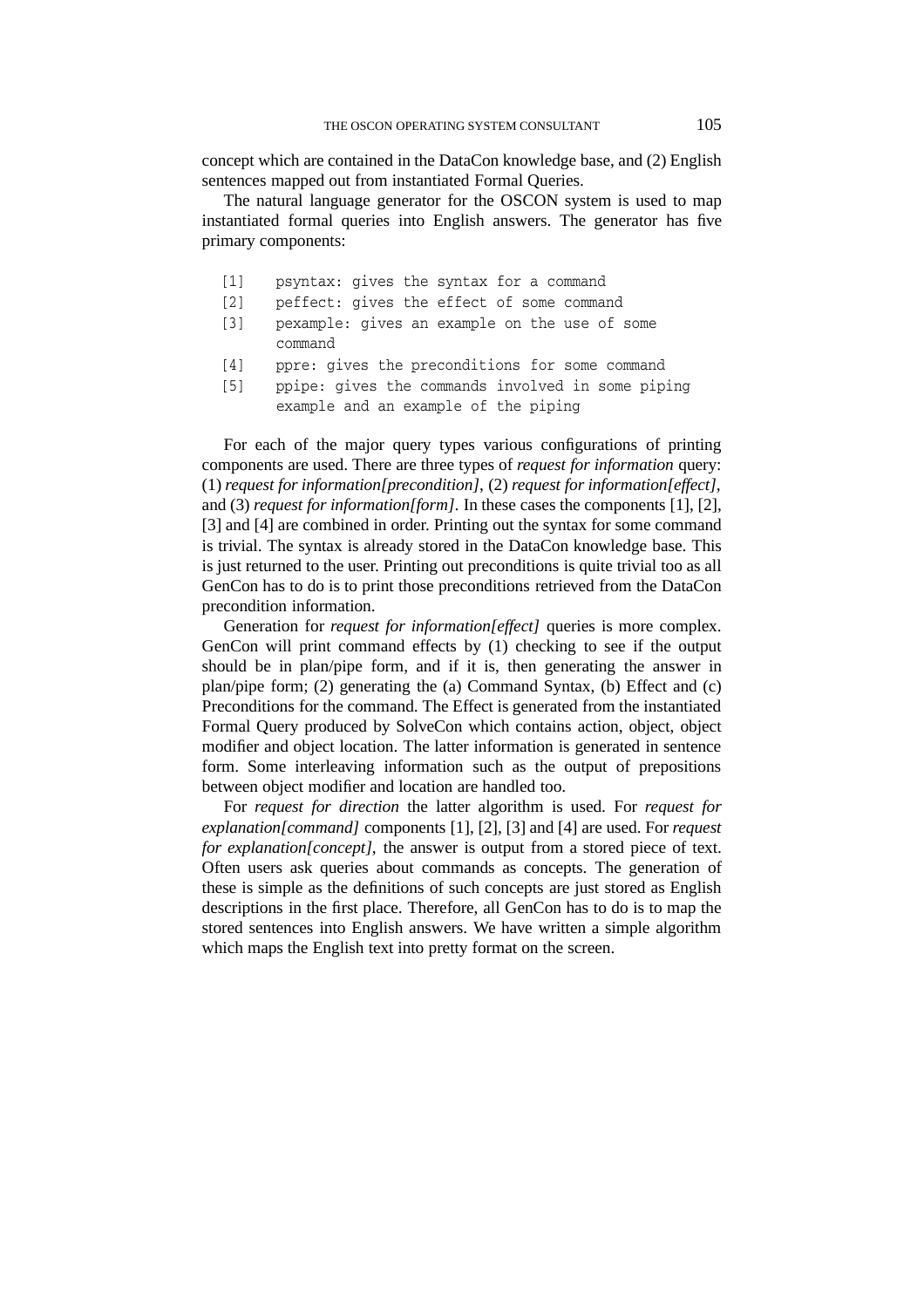#### **8. An Example**

In this section we show an example of how the query "How do I see my files with numbered lines?" is understood and answered by OSCON. First, SolveCon attempts to find out the type of query being asked. Initially, SolveCon tries step [1] to match the query as one mentioning a command and there is no match. Then step [2] is tried and a match occurs. The query is a semantic one. ParseCon is called forth and a syntactic match is found. "How do I" matches the syntactic form [how, do, i] for *request for direction* queries.

Next, SolveCon calls MeanCon which analyzes the meaning of the sentence. (i) Findverb checks for a verb and gets "see". From KnowCon, "display" is marked as the action. Then, (ii) findobj checks "How do I" and "my files with numbered lines" for objects. "Files" is matched as an object. Data from the query, *i.e.* 

## **display(file,contents,\*)**

is matched against the DataCon database Effects and a match is found with

## **display(file,contents,screen)**

This effect match from the query data to DataCon will allow SolveCon to retrieve (1) Command Preconditions ([file]), (2) Command Effect (display (file, contents, screen)), (3) Command Syntax (cat -n *<*filename*>*), and (4) Command Name (cat).

Next, the query is checked for existence of a secondary action. The findverb predicate retrieves "numbered" as a secondary action and its object is retrieved as "lines". This representation is matched against the option database and number(lines) from the query matches number(lines) in the Option Effect definition in the database. The DataCon database is referenced and (1) Option Preconditions, (2) Option Effect, and (3) Option Name are returned. The data retrieved are integrated to form an instantiated formal query which is passed to the generator. The representation for this query is as shown below.

| cquery(display(file,contents,screen), | Command Effect |
|---------------------------------------|----------------|
| "with numbered lines",                | Option Effect  |
| $[cat -n < fil$                       | Syntax         |
| $[file]$ ,                            | Preconditions  |
| cat),                                 | Command Name   |
| $-n)$ .                               | Option Name    |
|                                       |                |

The GenCon generator takes the formal query and maps it into an English answer: (i) psyntax will print out "cat -n *<*filename*>*", (ii) peffect will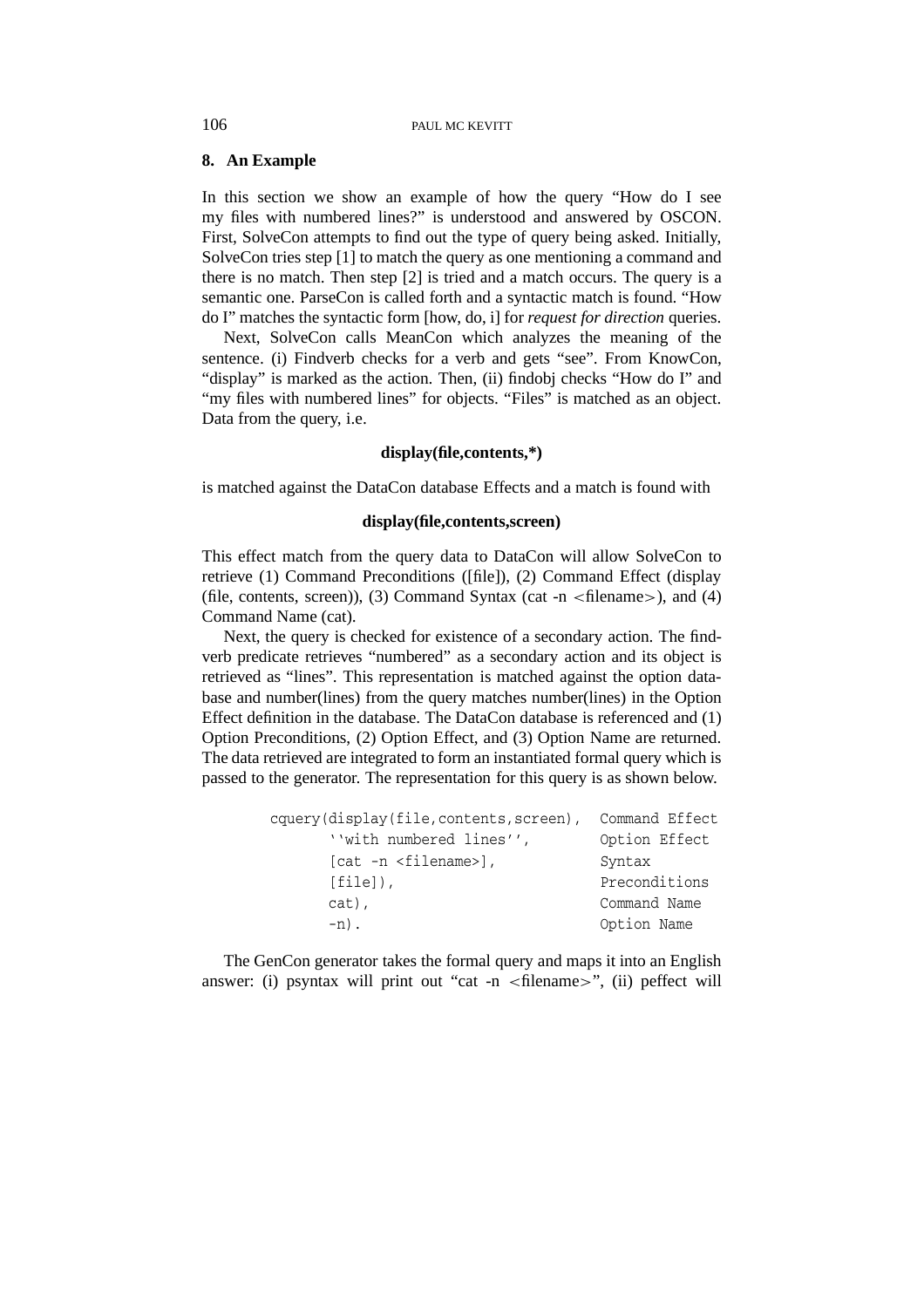display "will display file contents on the screen.", and (iii) popeffect will display "with numbered lines." Therefore, the complete answer generated for this query is:

> 'cat -n <filename>' will display file contents on the screen with numbered lines.

### **9. Current State of the Implementation**

The OSCON program can answer three major query types and replies to each in seconds: (1) *request for information*, (2) *request for explanation*, and (3) *request for direction*. There are three cases of type (1): *request for information[precondition] request for information[effect]*, and (3) *request for information[form]* and two cases of type (2): *request for explanation[command]*, *request for explanation[concept]*. In real terms this brings the query types covered up to six. The system answers the three query types with options in the case of UNIX. OSCON's database contains information on 40 UNIX and MS-DOS commands with their respective preconditions, effects, syntax and command names. OSCON has 20 grammar rules for understanding the ways that users ask queries about categories of commands. OSCON also contains 10 plan sets for possible combinations of commands.

## **10. Comparison to Other Systems**

There are basically three other natural language consultants for operating systems. These are the Unix Consultant (UC), the Sinix Consultant (SC), and UCC/Yucca.

The Unix Consultant (UC) (see Chin 1988; Wilensky et al. 1984, 1986, 1988) is a natural language consultation system for UNIX, and is in many ways similar in scope and intent to OSCON. However, there are some key differences. While OSCON is a specialized system with the sole goal of providing detailed expert help, UC has the broader goal of studying knowledge representation and planning (as well as natural language understanding) at a basic level. As such, UC takes a fundamentally different approach to knowledge representation, in that employs a much more general knowledge representation and planning mechanism, with a somewhat cognitive flavor. UC contains only one knowledge base of operating system concepts which must serve both the understanding and the solving phases of query resolution, while OSCON incorporates specialized representations for each function. Hence, UC must sacrifice some of the specialization built into OSCON.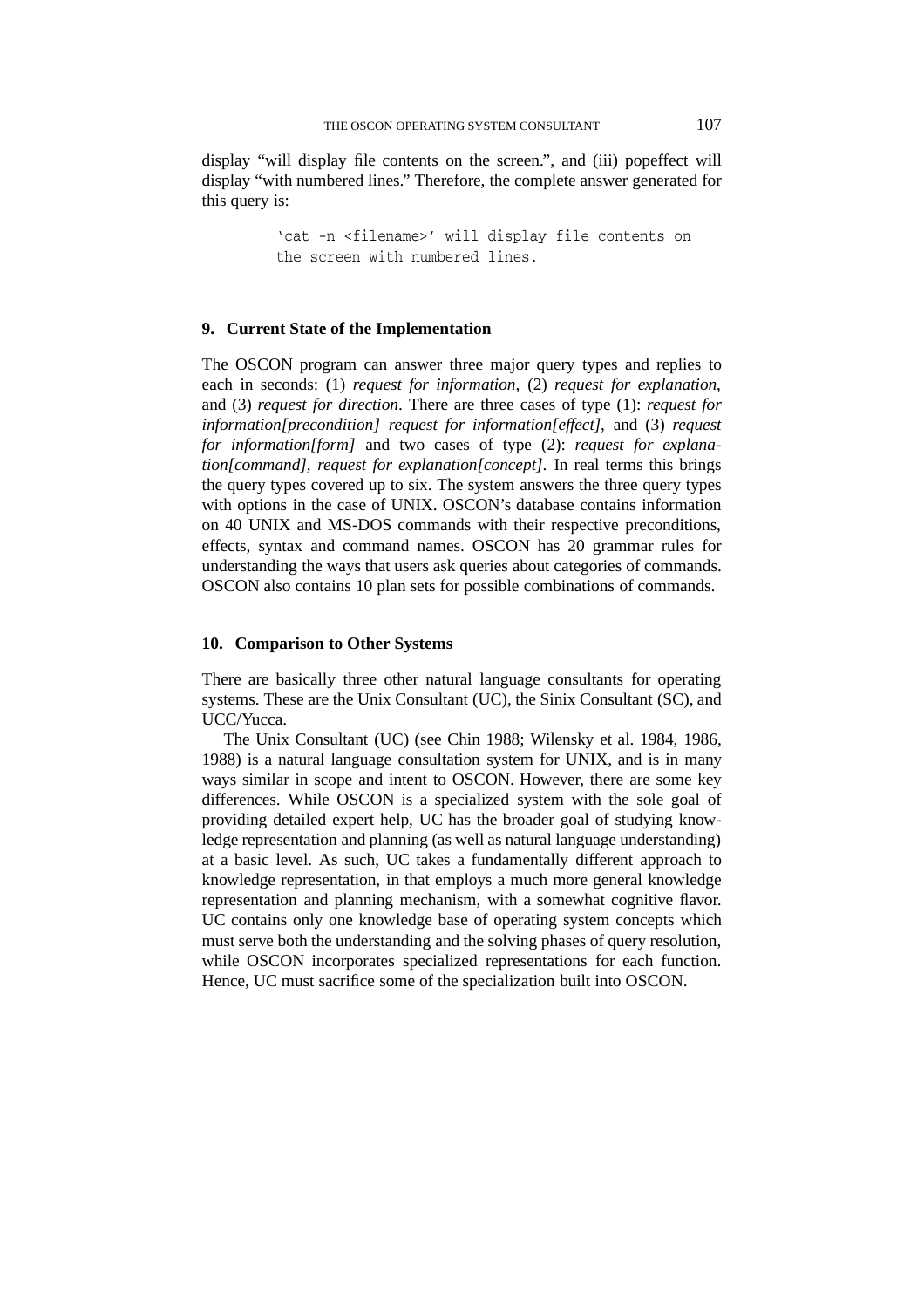Not unexpectedly, an examination of the examples presented in Wilensky et al. (1986) suggests that UC will have to perform far more extensive procedures to solve a given query, and that it may not be able to answer some of the very detailed queries that OSCON will address. UC is not intended to be a consultant which will help users migrating from one system to another. UC is a consultant for the UNIX operating system. We do not claim that the UC system could not act as a consultant on other operating systems. We claim that the Berkeley team has not concerned itself with putting information from more than one operating system in their program. It is a characteristic of computer operating systems that commands can be combined in various ways to execute complex processes. In Wilensky et al. (1986) (pp. 6–10) there are a number of examples of the queries which the UC system handles. These examples are intended to show the kinds and scope of requests answered by the system. None of the examples involve command compositions but operations of single commands. UC has no demonstrated ability for answering complex natural language queries which involve command sequencing. UC and OSCON are not truly competitors, but rather systems with different emphases.

UCC is another natural language UNIX help system (see Douglass and Hegner 1982) UCC was a prototype system, implemented in Franz Lisp on a VAX-11/780. It used a simple natural language front end based on augmented transition networks. The development of a knowledge base and query solver were not advanced enough so that they could be linked with the front end. UCC generated answers to queries directly from concept case frames rather than from any particular formal language. There were two major problems with UCC: (1) as the front end included a relatively simple knowledge base it was unable to answer sophisticated queries with many constraints involving command options, and (2) the simple augmented transition network method of parsing was not sufficient enough to handle the types of queries posed by many users. A program called Yucca (Hegner and Douglass 1984) was an attempt to augment the UCC system in two ways. Yucca incorporated a much more sophisticated formal knowledge base and an improved natural language front end. OSCON's design is based very much on principles from UCC and Yucca.

The Sinix Consultant (SC) (see Hecking et al. 1988; Kemke 1986; and Kemke 1987) is a broad-based UNIX help system. It is similar to OSCON in that it is designed for the operating systems domain. Although SC contains a rich knowledge base, which reflects the technical aspects of the domain as well as the users view of the system, the focus of SC, like UC, is to provide help on the use of individual commands, rather than any interconnection of several. There appears to be no mechanism whereby the SC system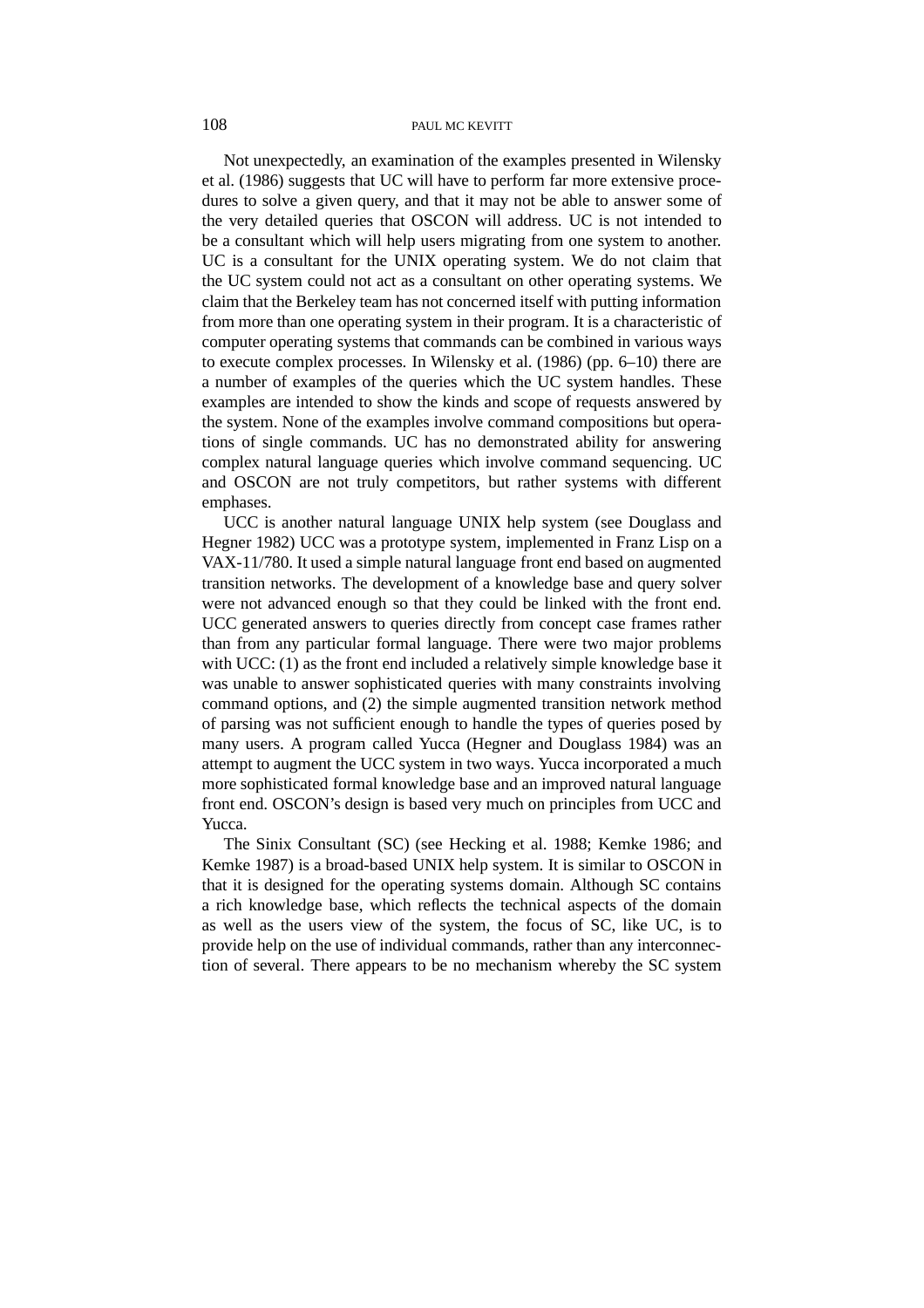will understand complex command sequences. However, it is predicted in Hecking et al. (1988) that future development of the SINIX Knowledge Base will include "combinators" for I/O-redirection and pipelining.

There are several other consultation systems for operating systems, including CMS-HELP developed by Yun and Loeb (1984), TVX by Billmers and Carifio (1985), Wizard (see Shrager and Finin 1982; and Finin 1983), and USCSH by Matthews et al. (2000). Selfridge (1988) takes an expert system approach to knowledge representation. However, all of these systems appear to be either far less ambitious in scope than OSCON, or else have a totally different emphasis. In particular, all appear to employ simpler models of UNIX.

#### **11. Conclusion and Further Work**

It is concluded that it is possible to build a computer program which will answer natural language user queries about operating systems. We have shown how this is done by the OSCON system. The OSCON program answers English queries for over 40 commands. Each query is answered within seconds.

The development of any program like OSCON is enhanced if the program is built in a modular form where each module has a distinct function. This has been done for OSCON which is divided up into six distinct modules. This methodology allows for easy update of the program and also will allow the possibility of mapping the program over to a new domain.

In comparing OSCON to the other two most related systems available today (UC, SC) OSCON turns out to have a different emphasis. The OSCON system is more concerned with the detail of operating systems and natural language processing rather than an experiment on cognitive modeling. Also, OSCON answers queries involving command combinations.

Recently, some Wizard-of-Oz studies have been completed for the operating systems domain (see Mc Kevitt and Ogden 1989a). The Wizard-of-Oz technique is one where subjects interact with a computer through typed dialogue and are told that they are conversing with the computer. Subjects utterances are sent to another monitor where a "Wizard" sends back a reply to the subject monitor. Data were collected for 14 subjects who were naive UNIX users. Initial analyses of results look interesting. Seven types of queries have been discovered as opposed to the three types that were defined above a priori. Also, it has been noted that query type is strongly related to levels of user expertise. These data show that certain query types which were not decided a priori would not be handled by OSCON. Also, these query types would cause a major breakdown in communication in the natural language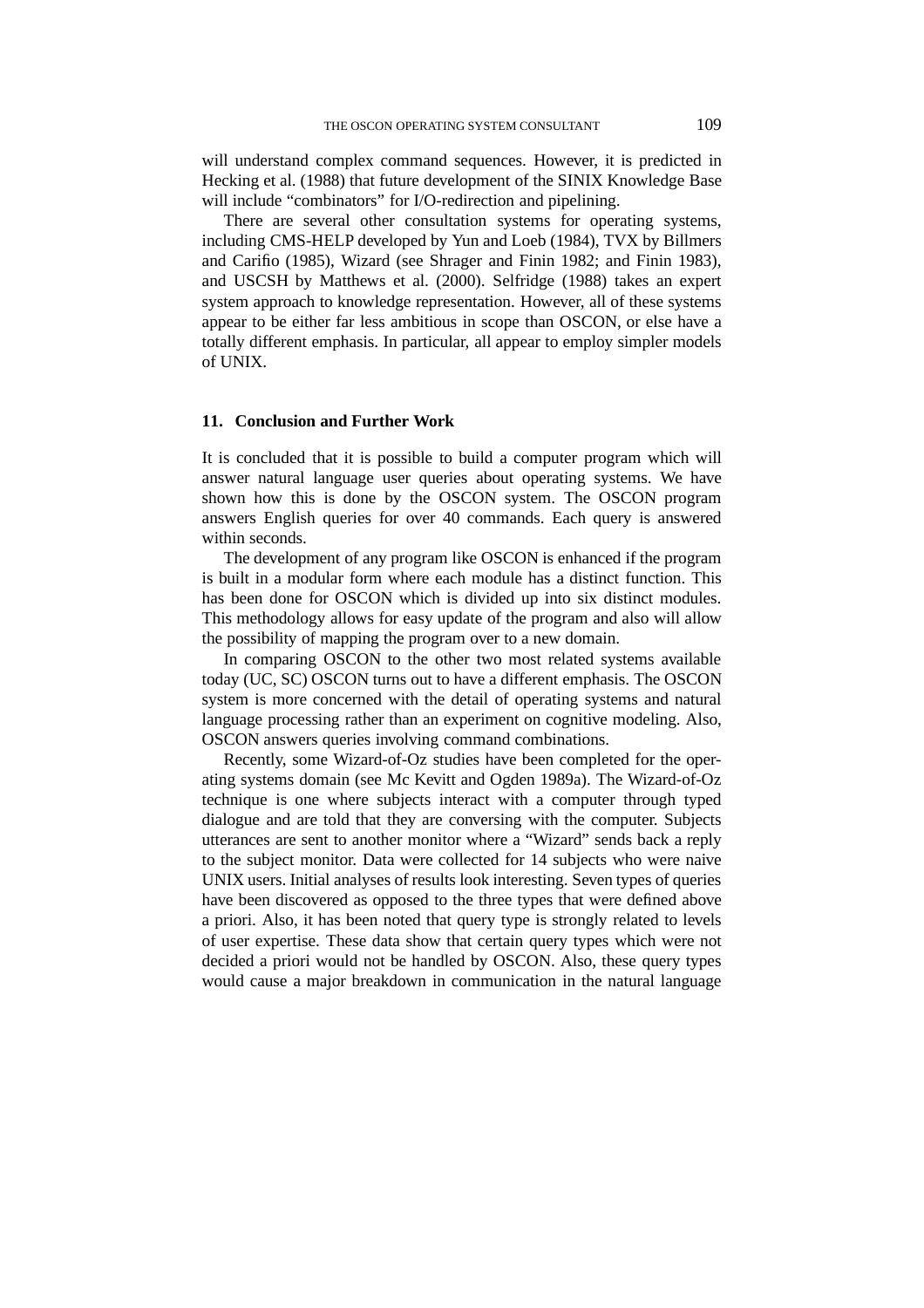dialogue. Further analyses of this data will be done to help determine the relationship between dialogue models and user models.

There are three areas of further work proposed for OSCON which are all part of a dialogue interface to be added to the system. These are: (1) context storage mechanisms, (2) reference determination algorithms, and (3) user modeling capabilities (see Chin 1988). Dialogue management is important and it will permit the user to ask queries without having to spell the queries out in elaborate English. Initial thoughts on this research are reported in Ball et al. (1989).

#### **12. Recent Developments**

There have been a number of developments with respect to the OSCON system since 1987. Analysis of Wizard-of-Oz data (see Mc Kevitt 1991; Mc Kevitt and Ogden 1989a,b) from natural language dialogues on UNIX gave nine query/intention<sup>5</sup> types (see Table 1 below). The example UNIX queries in Table 1 are shown as they were actually typed by users.

Our Wizard-of-Oz empirical data showed that expert subjects have mainly *information* and *description* intentions whereas less expert subjects have much more of the other intentions such as *elaboration*, *explanation* and *repetition*. Also, the data showed that there were statistically significant differences in the frequencies of intention types between expert and nonexpert subjects. Based on this grouping of intentions, and the fact that some intention sequences indicate less satisfaction than others, we proposed a weighted formula for a measure of *satisfaction* as follows (where  $[X \rightarrow Y]$ represents the frequency of intention pairs from intention *X* to intention *Y*; 'I' denotes information intentions, 'De' denotes description intentions, etc.):

$$
3([I \rightarrow I]) + [I \rightarrow De] + [I \rightarrow El] + [I \rightarrow Ex] + [I \rightarrow Re]
$$
  
+[De \rightarrow I] + [El \rightarrow I] + [Ex \rightarrow I] + [Re \rightarrow I]  
+3([De \rightarrow De]) + [De \rightarrow El] + [De \rightarrow Ex] + [De \rightarrow Re]  
+[El \rightarrow De] + [Ex \rightarrow De] + [Re \rightarrow De]

Relative dissatisfaction can be calculated by summing dissatisfaction intention pairs. The formula for a measure of *dissatisfaction* is:

$$
3([El \rightarrow El] + [Ex \rightarrow Ex] + [Re \rightarrow Re])
$$
  
+2([Ex \rightarrow El] + [Re \rightarrow El] + [Re \rightarrow Ex] + [El \rightarrow Ex]   
+[El \rightarrow Re] + [Ex \rightarrow Re])

Two new components have been added to OSCON to include the capability of dialogue modelling and user modelling: *DialCon* and *UCon*. *DialCon*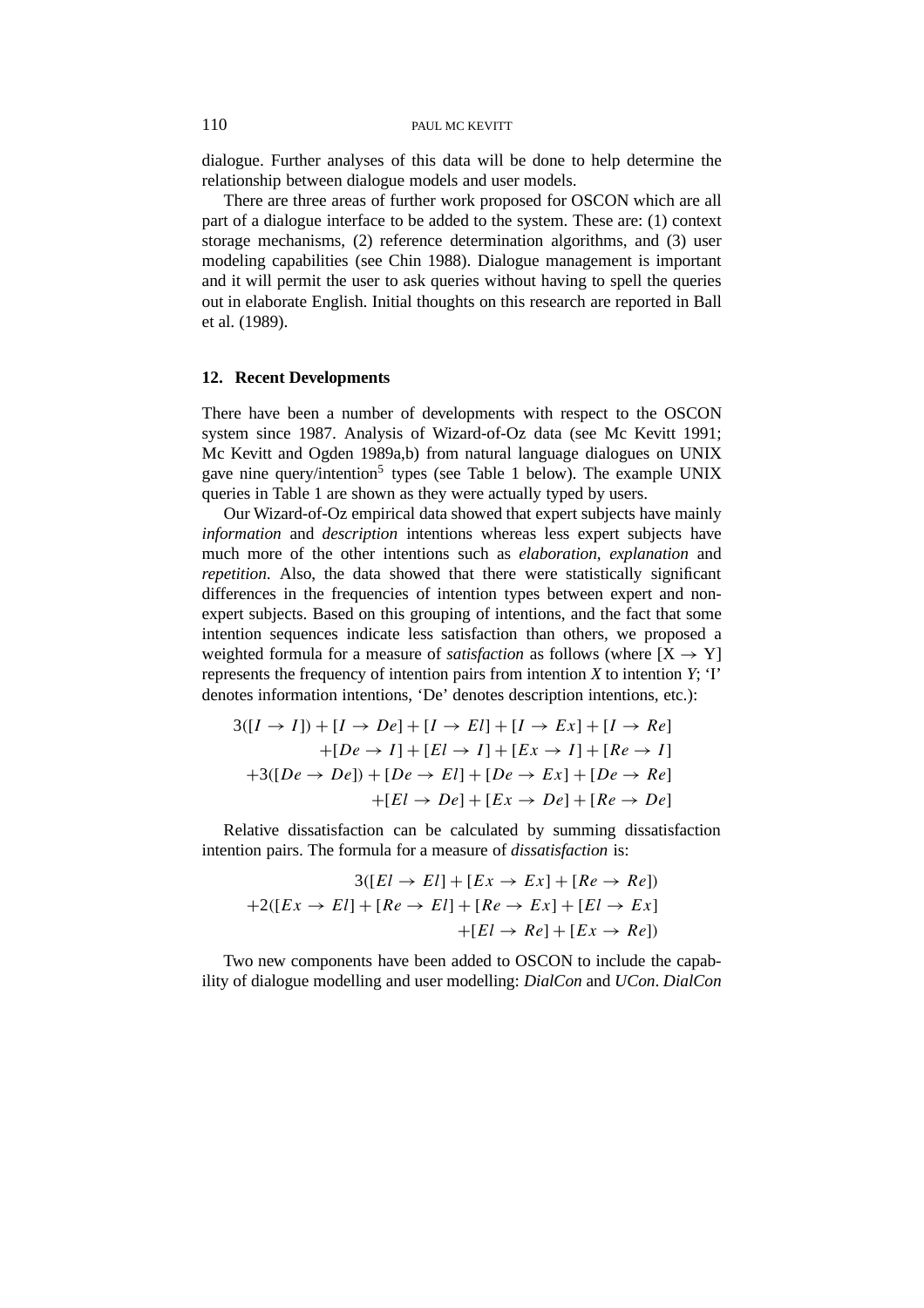| Intention    | General definition                                                                                                                                                                                      | UNIX domain definition                                                                                                                                                                 |
|--------------|---------------------------------------------------------------------------------------------------------------------------------------------------------------------------------------------------------|----------------------------------------------------------------------------------------------------------------------------------------------------------------------------------------|
| Information  | An intention requesting a PLAN to<br>achieve a specific GOAL where the<br>GOAL is described.* E.g. "How do I<br>cook this dish?"                                                                        | intention<br>requesting<br>a UNIX<br>An<br>command to achieve a UNIX operation<br>where the operation is described. E.g.<br>"How do I print a file?"                                   |
| Description  | An intention requesting a description<br>of an object or concept. E.g. "What is<br>Persia?"                                                                                                             | An intention requesting the descrip-<br>tion of UNIX concepts, objects, or<br>commands. E.g. "what is UNIX?"                                                                           |
| Instruction  | An intention acting as an instruction to<br>achieve a GOAL rather than the PLAN<br>to achieve that GOAL. E.g. "Can you<br>find out how many foreign nationals<br>now live in Kuwait?"                   | An intention requesting the execution<br>of a UNIX command. E.g. "has oscon<br>been printed?"                                                                                          |
| Elaboration  | An intention requesting more informa-<br>tion on a PLAN or GOAL. E.g.<br>"Could you tell me more about Iraq?"<br>following "Where is Iraq?"                                                             | An intention requesting more informa-<br>tion on UNIX commands, or UNIX<br>itself. E.g. "how do i use more?"<br>following "how do i see my file?"                                      |
| Confirmation | An intention requesting confirmation of<br>a belief or some PLAN believed to<br>execute some GOAL. E.g. "Will sanc-<br>tions stop Saddam Hussain?"                                                      | An intention requesting confirmation<br>of a belief about the function of<br>commands in UNIX, or the function<br>of UNIX itself. E.g. "can i remove a<br>directory with files in it?" |
| Explanation  | An intention requesting explanation or<br>clarification of an item which occurred<br>during the execution of a PLAN for a<br>GOAL. E.g. "Could you tell me what<br>you mean by U.N. resolution 611?"    | An intention requesting explanation of<br>a response from the UNIX shell. E.g.<br>"What does cp -r mean?"                                                                              |
| Guidance     | An intention requesting a PLAN for a<br>GOAL where there is no explicit GOAL<br>expressed. E.g. "What do I do next?"                                                                                    | An intention requesting help with<br>UNIX operations, or UNIX, where<br>there is no operation described. E.g. "I<br>don't understand what i'm supposed to<br>$d\alpha$ ."              |
| Repetition   | An intention which is a repeated<br>request. E.g. "How many people live in<br>the Gulf?" followed by "What number<br>of people live in the Gulf?"                                                       | An intention repeating another inten-<br>tion. E.g. "How do I print a file"<br>followed by "How do I get a print out<br>of my file?"                                                   |
| Nointention  | An intention which is not immediately<br>relevant to the domain or not under-<br>stood by the hearer as being relevant to<br>the domain. E.g. "Where does Strider<br>live?" in the domain of Economics. | An intention not understood by the<br>system. E.g. "How do I eat a file?"                                                                                                              |

*Table 1.* Definitions of principal intentions for the consultancy domain

\* A *PLAN* is defined as a set of actions to achieve some GOAL. A *GOAL* is defined as an operation a speaker wishes to achieve.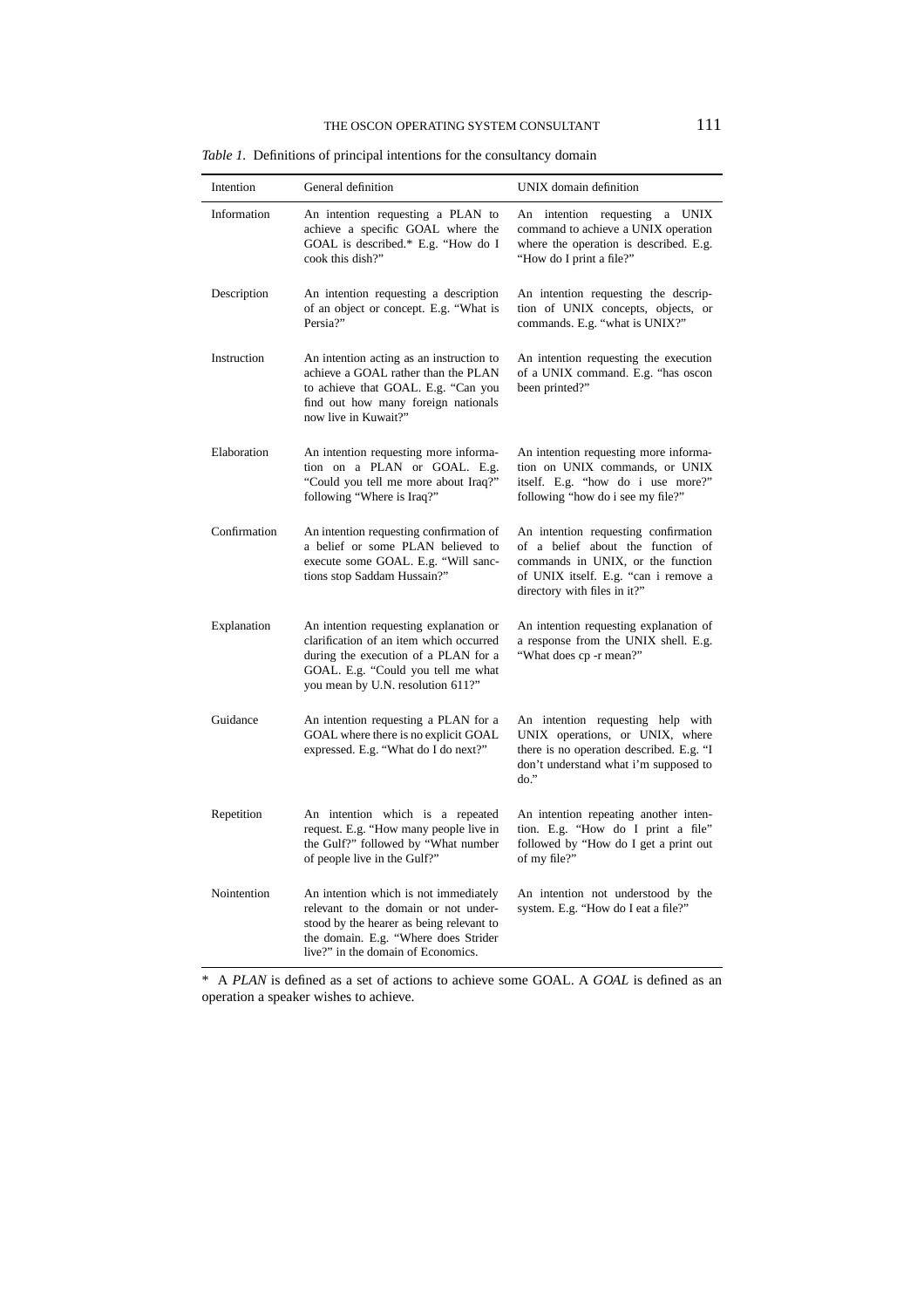is a dialogue modelling component which uses to track query/intention sequences in dialogue. It updates an intention matrix by locating the relevant cell in the matrix representing a given intention sequence and increasing its count. DialCon indexes the cell in the matrix by pairing the current query/intention type with the previous.

*UCon* is a user modelling component which computes the level of user satisfaction from the intention matrix and provides information for context sensitive and user sensitive natural language generation. *UCon* derives a binary measure of user expertise, *expert* and *novice*. UCon applies a usermodelling function, based on the weighted formulas above, to the intention matrix to determine levels of user *satisfaction* and *dissatisfaction*. Initially, the user is assumed to be an expert. Subsequent changes in the levels of satisfaction and dissatisfaction will result in changes in the level of user expertise. Such information is used by GenCon to generate context-sensitive and usersensitive natural language responses. OSCON's capability of dialogue and user modelling is demonstrated in Appendix B.

Also, we have developed a version of OSCON which acts as a command interface where after a user asks a given query then the system asks if he/she would like the resultant UNIX command executed (see Lim 1994). If the user replies "y" then the results of the execution of the command are reported.

# **Acknowledgements**

Acknowledgements are due to Louise Guthrie and Zhaoxin Pan for programming parts of OSCON. Stephen Hegner is thanked for many stimulating discussions. Yorick Wilks and the natural language processing team at the Computing Research Laboratory (CRL), New Mexico State University, USA are thanked for numerous comments on this work. Hans Brunner, Andy Parng and Scott Wolff of the Intelligent Customer Assistance Project at U S *WEST* Advanced Technologies are thanked for consultations on this research. This research was funded in part by U S *WEST* Advanced Technologies, Denver, Colorado under their Sponsored Research Program. Peter Norvig, Wolfgang Wahlster, and Robert Wilensky are thanked for comments on an earlier draft of this paper and Stephen Hegner for comments on a later draft.

#### **Notes**

<sup>\*</sup> This paper is effectively that already published as "Principles and practice in an operating system consultant", in "Artificial Intelligence and Software Engineering (Vol. 1)", Section on "AI Mechanisms and techniques in practical software", Derek Partridge (Ed.), 1991, 439–462.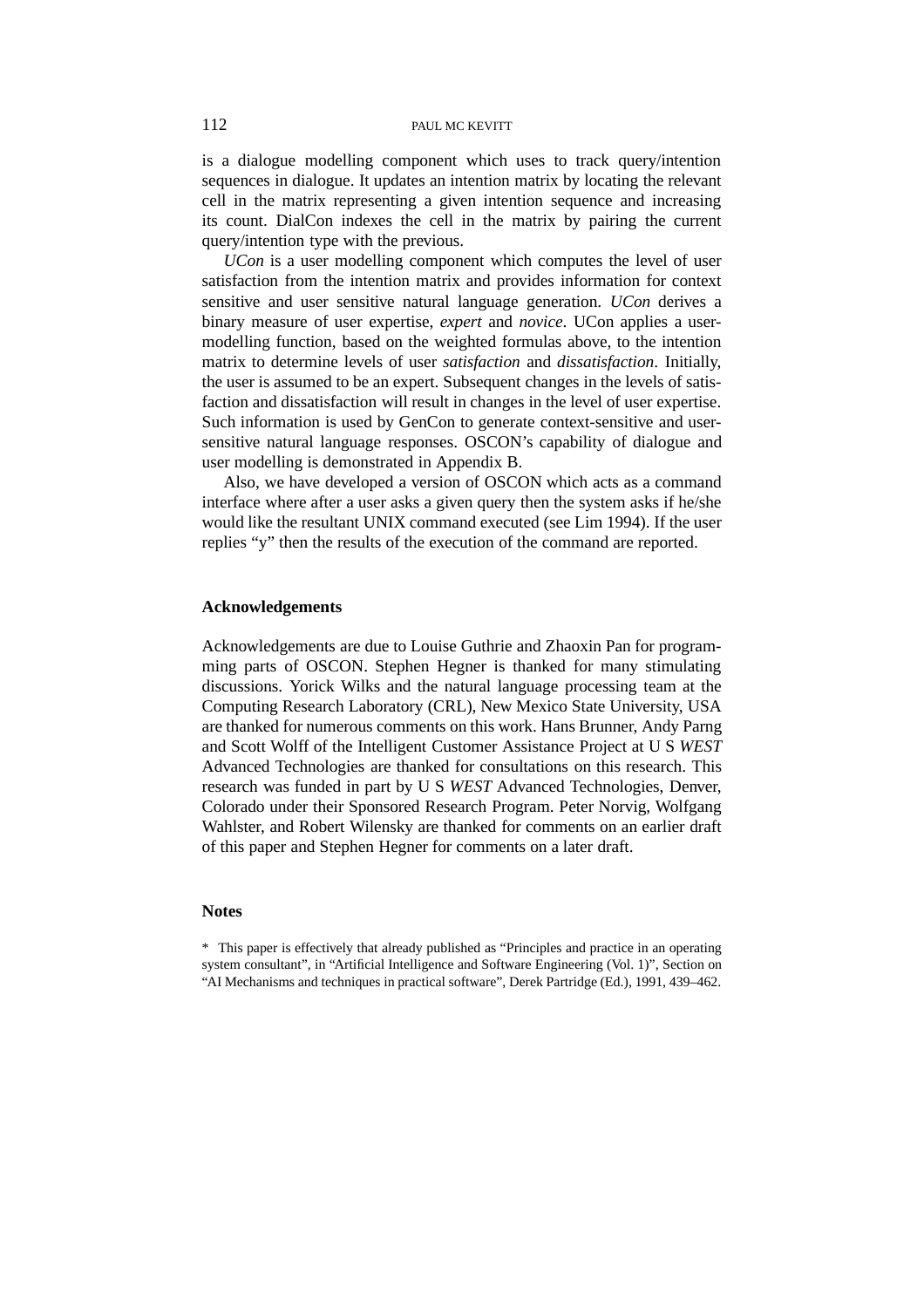New York: Ablex Publishing Corporation. Copyright ©1991 Intellect Books (originally to Ablex Publishing Corporation).

- <sup>1</sup> UNIX is a trademark of X/Open, Inc.
- <sup>2</sup> MS-DOS is a trademark of Microsoft Corporation.
- <sup>3</sup> "Runoff" is a command defined at the Computing Research Laboratory, New Mexico State
- University, USA to load text formatting packages for word processing a text file.
- $4$  A directory is a set of files.
- <sup>5</sup> We have reclassified query types into nine more general intention types.

#### **Appendix A**

This appendix contains a list of some of the queries which OSCON currently answers. The maximum time taken to answer any query is 2.5 seconds. The query sets have been divided into three major types (1) *request for information*, (2) *request for explanation*, and (3) *request for direction*.

```
| ?- oscon.
OSCON Program 1.0 (Sun-3, Sun Unix 4.2)
Copyright (C) 1988, Computing Research Laboratory.
All rights reserved.
Dept. 3CRL, Box 30001, NMSU, Las Cruces, NM (505) 646--5466
U S WEST Advances Technology
Please input your question ending with with a '?'
Write 'quit.' when you are finished
;;;;;;;;;;;;;;;;;;;;;;;;;;;;;;; request-for-information[effect]
\rightarrow what does 1s do?
'ls <$directoryname>' will display directory contents on the
screen.
\rightarrow what happens with rm?
'rm <filename>' will remove a file from your current directory.
\rightarrow what is the effect of date?
'date' will display a date on the screen.
\rightarrow what does more -c do?
'more -c' will display each page after clearing the screen.
;;;;;;;;;;;;;;;;;;;;;;;;;;;;;;; request-for-information[form]
```
 $\rightarrow$  what is the syntax of rm? It has the syntax 'rm <filename>'.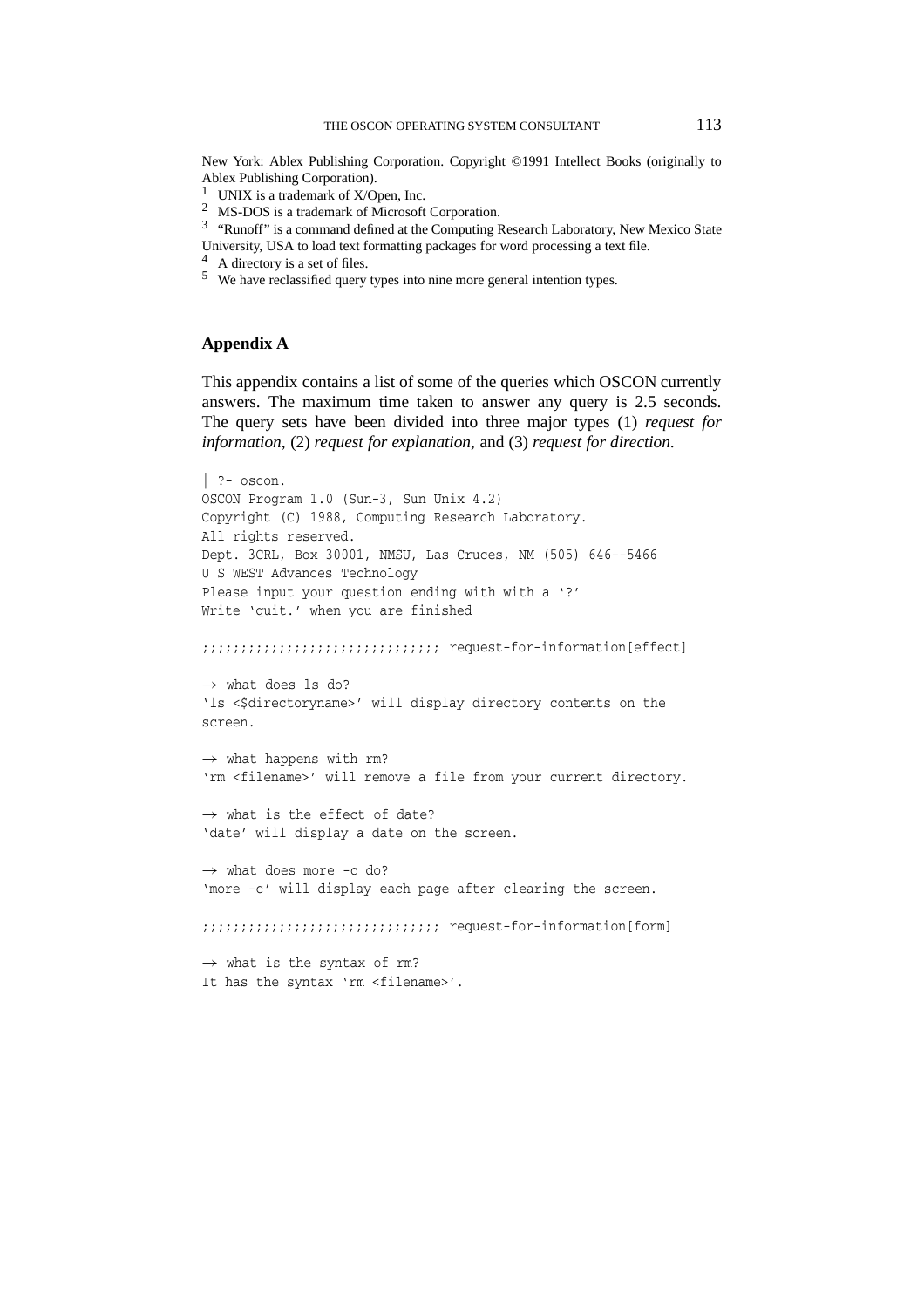```
114 PAUL MC KEVITT
```
 $\rightarrow$  How do i use cp? It has the syntax 'cp <file1> <file2>'.  $\rightarrow$  how does he use more? It has the syntax 'more <filename>'. ;;;;;;;;;;;;;;;;;;;;;;;;;;;;;;; request-for-explanation[command]  $\rightarrow$  what is 1s? 'ls' is a command. It has the syntax 'ls <directoryname>'. 'ls <\$directoryname>' will display directory contents on the screen.  $\rightarrow$  what is more? 'more' is a command. It has the syntax 'more <filename>'. 'more <filename>' will display file contents on the screen. 'more' only takes the argument 'file' ;;;;;;;;;;;;;;;;;;;;;;;;;;;;;;; request-for-explanation[concept]  $\rightarrow$  what are aliases? alias is the ability to establish shorthand names for frequently used but long-winded commands. ;;;;;;;;;;;;;;;;;;;;;;;;;;;;;;; request-for-direction  $\rightarrow$  how do i see my file? 'more <filename>' will display file contents on the screen.  $\rightarrow$  how do i see my file on the screen? 'more <filename>' will display file contents on the screen.  $\rightarrow$  how do i see my file on the printer? 'lpr <filename>' will display file contents on the printer.  $\rightarrow$  how do i see all my files? 'more <filename>' will display file contents on the screen. 'ls <directoryname>' will display directory contents on the screen.  $\rightarrow$  how do i see this file? 'more <filename>' will display file contents on the screen.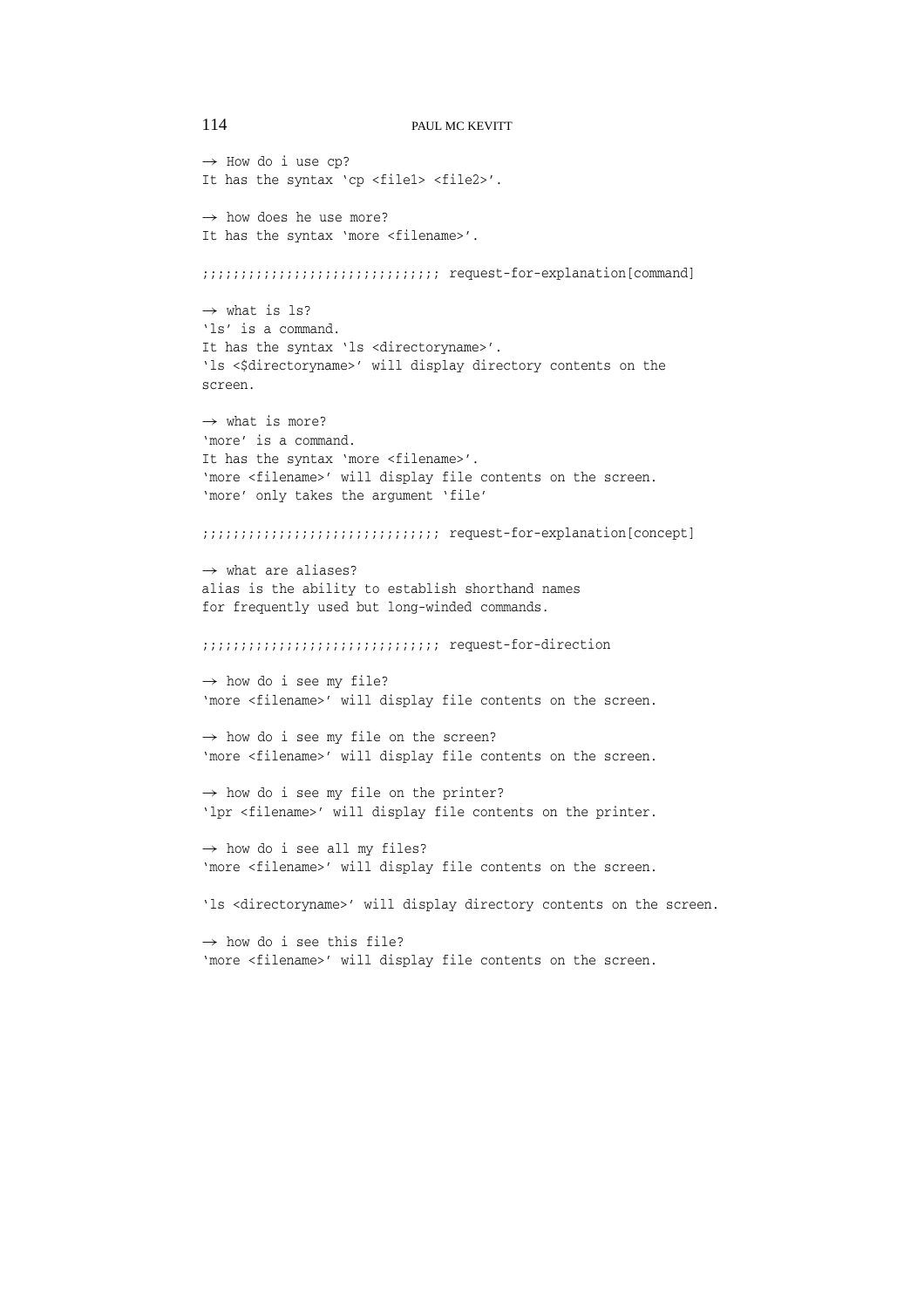```
\rightarrow how do i see that file?
'more <filename>' will display file contents on the screen.
\rightarrow how do i see his files?
'more <filename>' will display file contents on the screen.
'ls <directoryname>' will display directory contents on the screen.
\rightarrow how do i read my files?
'more <filename>' will display file contents on the screen.
'ls <directoryname>' will display directory contents on the screen.
;;;;;;;;;;;;;;;;;;;;;;;;;;;;;;; request-for-direction
\rightarrow how do i list my files and print my files?
'more <filename>' will display file contents on the screen.
'lpr <filename>' will display file contents on the printer.
To display file contents on the printer use 'more <filename> | lpr'
\rightarrow quit.
over
yes
| ?-
```
## **Appendix B**

This Appendix demonstrates that the OSCON system modifys its natural language responses dynamically based on the types of utterances, and hence intention, that appear in the input.

```
| ?- oscon.
OSCON Program 1.0 (Sun-4, SunOS Release 4.1)
Copyright (C) 1988, Computing Research Laboratory. All rights
reserved.
Dept. 3CRL, Box 30001, NMSU, Las Cruces, NM (505) 646-5466, USA.
U S WEST Advances Technology
Please input your question ending with with a '?'
Write 'quit.' when you are finished
OSCON can answer queries for UNIX or MSDOS.
Type one of these to the prompt.
Do you want answers for UNIX or MSDOS?
The default is UNIX [unix]: unix
```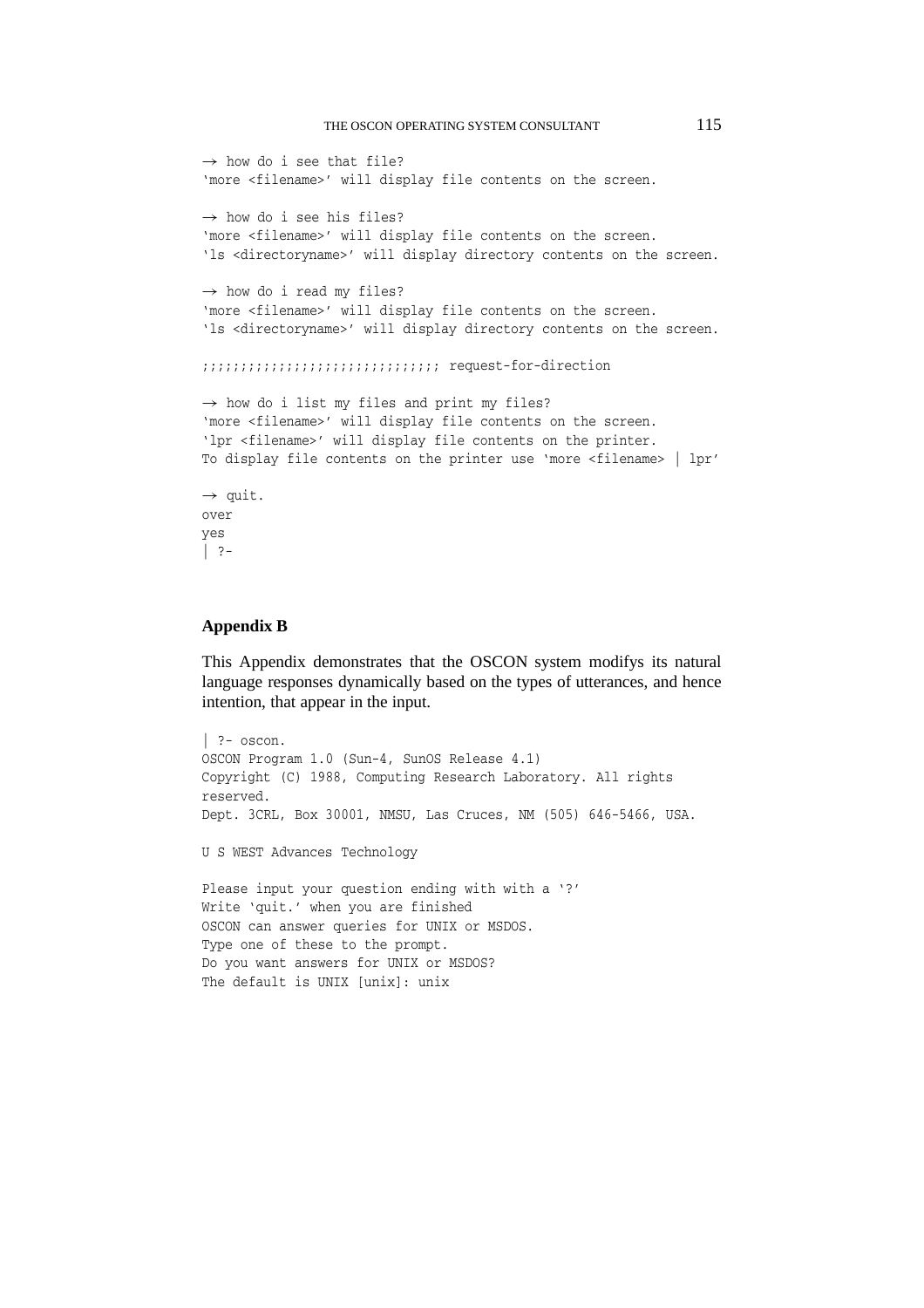```
116 PAUL MC KEVITT
```
How can I help you?  $\rightarrow$  what does 1s do? 'ls <directoryname>' will display directory contents on the screen. information :  $0 \t 0 \t 0 \t 0 \t 0 = 0$ description :  $0 \t 0 \t 0 \t 0 \t 0 = 0$ elaboration :  $0 \t0 \t0 \t0 \t0 = 0$  Satisfaction = 0 explanation :  $0 \t 0 \t 0 \t 0 \t 0 = 0$  Dissatisfaction = 0 repetition :  $0 \t 0 \t 0 \t 0 \t 0 = 0$  $nointention: 0 0 0 0 0 = 0$  $== 0$ 

OSCON displays the 'intention matrix' and levels of 'satisfaction' and 'dissatisfaction'. Note that OSCON caters for <sup>5</sup> 'real' types of intention, and *nointentions*. The 'intention matrix' is <sup>a</sup> 2-dimensional, 6 X 6 matrix. The 'intention matrix' shows all intention-sequence counts to be 0 as only one intention has been entered into the program. Totals for each intention type are also shown. 'Satisfaction' and 'dissatisfaction' levels, computed from the matrix, using the user modelling function, are also 0.

 $\rightarrow$  how do i see my file?

'more <filename>' will display file contents on the screen.

 $information: 0 0 0 1 0 0 = 1$ description :  $0 \t 0 \t 0 \t 0 \t 0 = 0$ elaboration :  $0 \t 0 \t 0 \t 0 \t 0 = 0$  Satisfaction = 1 explanation :  $0 \t 0 \t 0 \t 0 \t 0 = 0$  Dissatisfaction = 0 repetition :  $0 \t 0 \t 0 \t 0 \t 0 = 0$  $notention : 0 0 0 0 0 0 = 0$  $== 1$ 

This 'intention matrix' shows <sup>a</sup> total intention sequence count of 1, and the intention count for the sequence 'explanation  $\rightarrow$ information' is set to 1. 'Satisfaction' also totals to 1.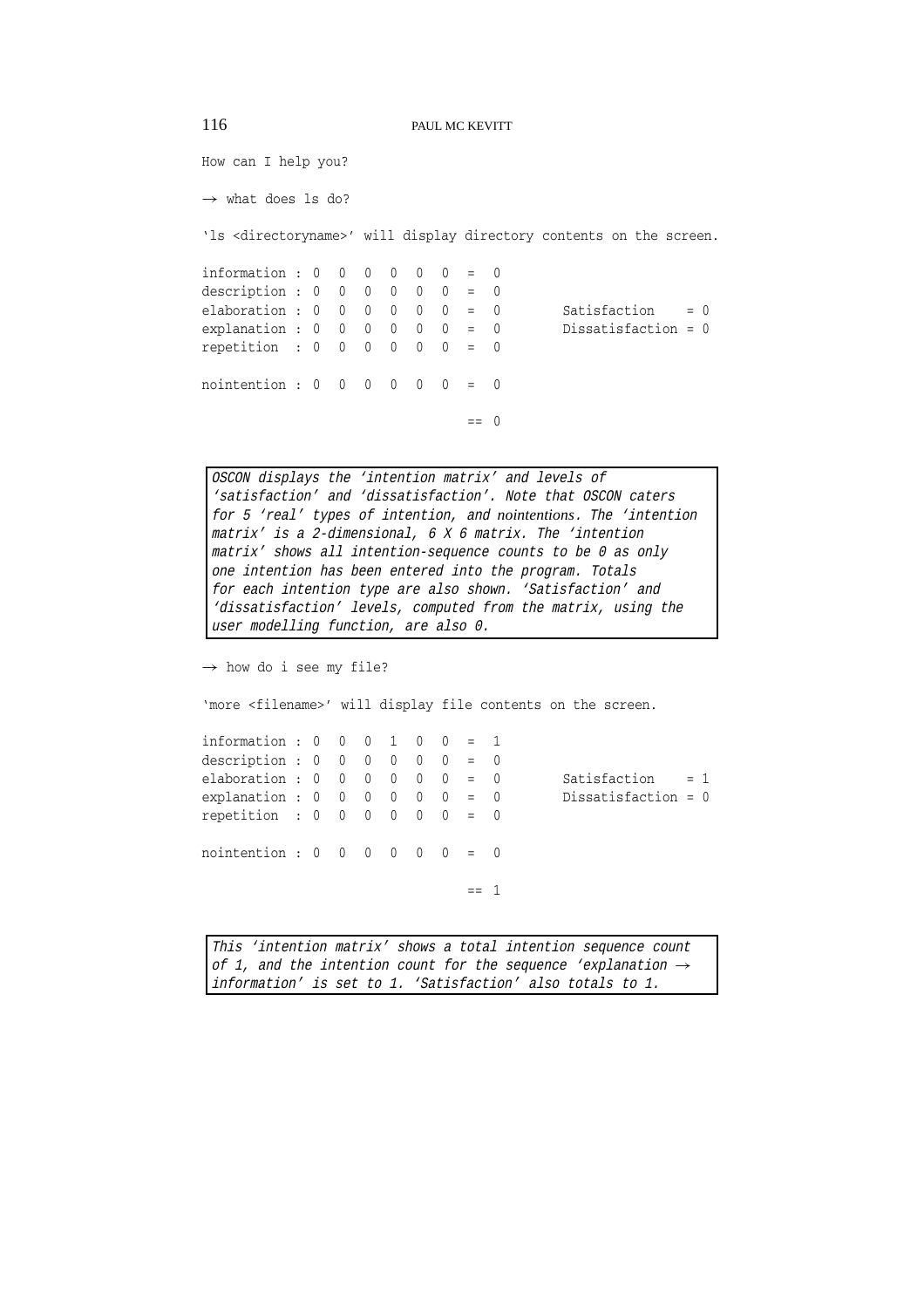```
\rightarrow how does he see my file?
'more <filename>' will display file contents on the screen.
information: 0 0 0 1 0 0 = 1description : 0 \t 0 \t 0 \t 0 \t 0 = 0elaboration : 0 \t 0 \t 0 \t 0 \t 0 = 0 Satisfaction = 2
explanation : 0 \t 0 \t 0 \t 0 \t 0 = 0 Dissatisfaction = 0
repetition : 1 \t0 \t0 \t0 \t0 = 1nointention: 0 0 0 0 0 = 0== 2This 'intention matrix' shows a total sequence count of 2. Now,
 a 'information \rightarrow repetition' sequence has occurred. Note that
 the syntax of this query does not have to be exactly the same
 as the previous query to denote a repetition. 'Satisfaction'
 increases to 2.
\rightarrow how do they see my file?
'more' is a command.
It has the syntax 'more <filename>'.
'more <filename>' will display file contents on the screen.
'more' only takes the argument 'file'.
information: 0 0 0 1 0 0 = 1description : 0 \t 0 \t 0 \t 0 \t 0 = 0elaboration : 0 \t 0 \t 0 \t 0 \t 0 = 0 Satisfaction = 2
explanation : 0 \t 0 \t 0 \t 0 \t 0 = 0 Dissatisfaction = 3
repetition : 1 \t0 \t0 \t1 \t0 = 2notention: 0 0 0 0 0 0 = 0== 3
```
A 'repetition  $\rightarrow$  repetition' intention loop has occurred tilting the level of 'dissatisfaction' higher than 'satisfaction'. As <sup>a</sup> reaction, more information is returned to the user. Remember that the user modelling function gives intention repetitions which are along diagonals <sup>a</sup> weight of 3.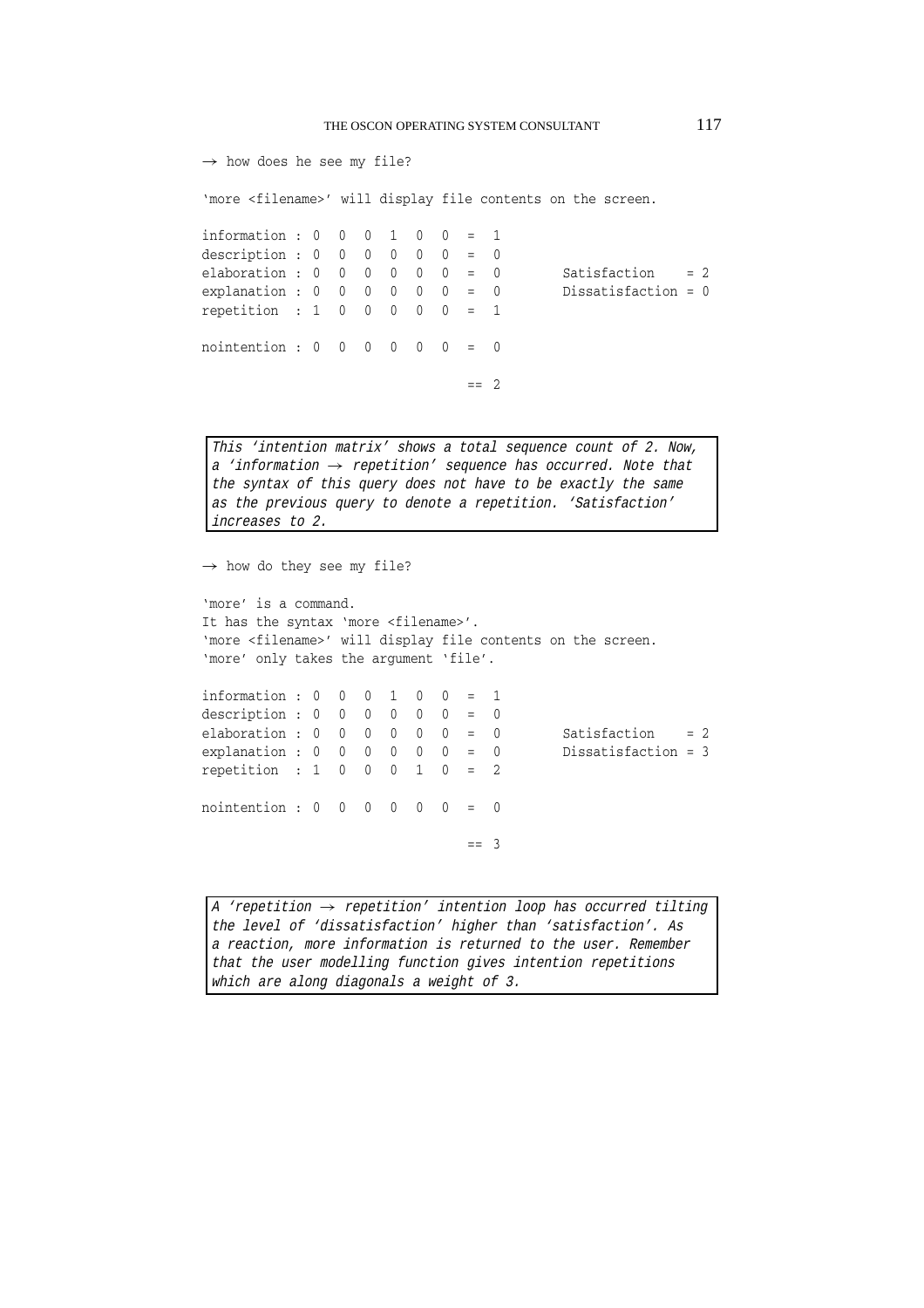#### **References**

- Ball, Jerry, Barnden, John A., de Ram, Sylvia Candelaria, Farwell, David, Guthrie, Louise, Guo, Cheng-Ming, Helmreich, Stephen, Mc Kevitt, Paul & Liu, Min (1989). The Need for Belief Modelling in Natural Language Processing. In *Proc. of the International Conference on Cross-Cultural Communication (ICC-CC-89)*. San Antonio, Texas: Trinity University, March.
- Billmers, Meyer A. & Carifio, Michael G. (1985). Building Knowledge-based Operating System Consultants. In *Proceedings of the Second Conference on Artificial Intelligence Applications*, 449–454. Miami Beach, December.
- Chin, David (1988). Exploiting User Expertise in Answer Expression. In *Proceedings of the Seventh National American Conference on Artificial Intelligence (AAAI-88)*, Vol. 2, 756– 760. Minnesota: St. Paul, August.
- Douglass, R. & Hegner, Stephen J. (1982). An Expert Consultant for the UNIX Operating System: Bridging the Gap between the User and Command Language Semantics. In *Proc. of the Fourth National Conference of the Canadian Society for Computational Studies of Intelligence (CSCSI/SCEIO)*, 119–127. Saskatchewan, Saskatoon, May.
- Finin, Timothy W. (1983). Providing Help and Advice in Task Oriented Systems. In *Proceedings of the Eighth International Joint Conference on Artificial Intelligence (IJCAI-83)*, 176–178. Germany: Karlsruhe.
- Hecking, M. C., Nessen, Kemke, E., Dengler, D., Gutmann, M. & Hector, G. (1988). *The SINIX Consultant – A Progress Report*. Memo Nr. 28, Universitat des Saarlandes, FB 10 Informatik IV, Im Stanwald 15, D-6600 Saarbrucken 11, Germany, August.
- Hegner, Stephen J. (1988). Representation of Command Language Behavior for an Operating System Consultation Facility. In *Proc. of the Fourth IEEE Conference on Artificial Intelligence Applications*, 50–55. San Diego, CA: IEEE Computer Society.
- Hegner, Stephen J. (1998). Plan Realization for Complex Command Intercation in the UNIX Help Domain. In Hegner, Stephen, Mc Kevitt, Paul, Norvig, Peter & Wilensky, Robert (eds.) *Intelligent Help Systems for UNIX*. Dordrecht, The Netherlands: Kluwer Academic Publishers (this volume).
- Hegner, Stephen J. & Douglass, Robert J. (1984). Knowledge Base Design for an Operating System Expert Consultant. In *Proc. of the Fifth National Conference of the Canadian Society for Computational Studies of Intelligence (CSCSI/SCEIO)*, 159–161. London, Ontario, May.
- Kemke, Christel (1986). *The SINIX Consultant Requirements, Design, and Implementation of an Intelligent Help System for a UNIX Derivative*. Universitat des Saarlandes, KI-Labor (SC-Project), Bericht Nr. 11, October.
- Kemke, Christel (1987). Representation of Domain Knowledge in an Intelligent Help System. In Bullinger, H. J. and Shakel, B. (eds.) *Human-Computer Interaction – INTERACT '87*, 215–220. Amsterdam: Elsevier Science Publications B.V. (North-Holland).
- Lim, Hun Keong (1994). *Translation of OSCON into a Command Interface*. Master's Thesis, Department of Computer Science, University of Sheffield, Sheffield, England.
- Matthews, M., Pharr, W., Biswas. G. & Neelakandan, H. (2000). USCSH: An Active Intelligent Assistance System. In Hegner, S., Mc Kevitt, P., Norvig, P. & Wilensky, R. (eds.) *Intelligent Helps Systems for UNIX*. Dordrecht, The Netherlands: Kluwer Academic Publishers (this volume).
- Mc Kevitt, Paul (1986). *Formalization in an English Interface to a UNIX Database*. Memoranda in Computer and Cognitive Science, MCCS-86-73, Computing Research Laboratory, Dept. 3CRL, Box 30001, New Mexico State University, Las Cruces, NM 88003-0001, US.